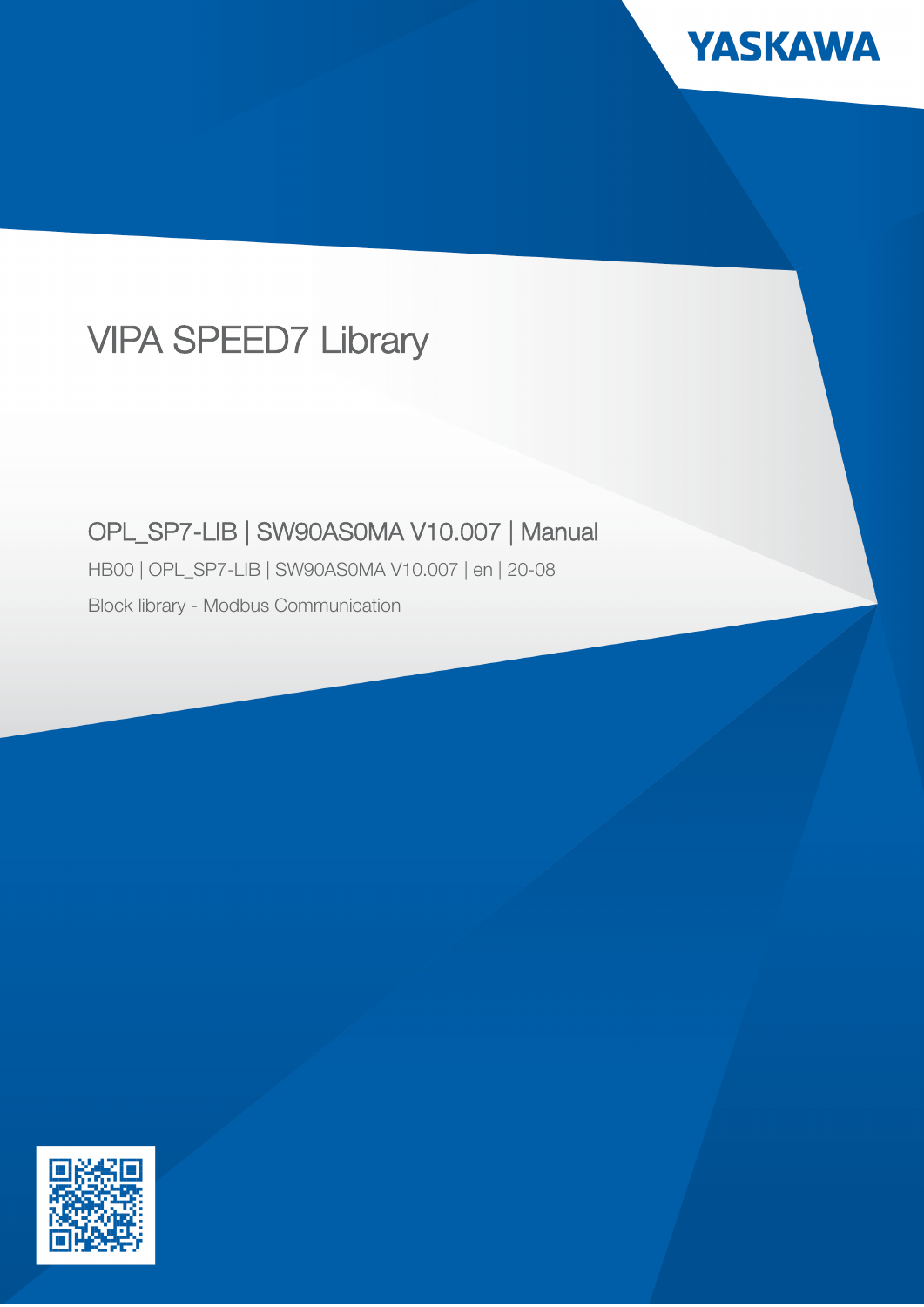YASKAWA Europe GmbH Ohmstraße 4 91074 Herzogenaurach Tel.: +49 9132 744 0 Fax: +49 9132 744 186 Email: info@yaskawa.eu.com Internet: www.yaskawa.eu.com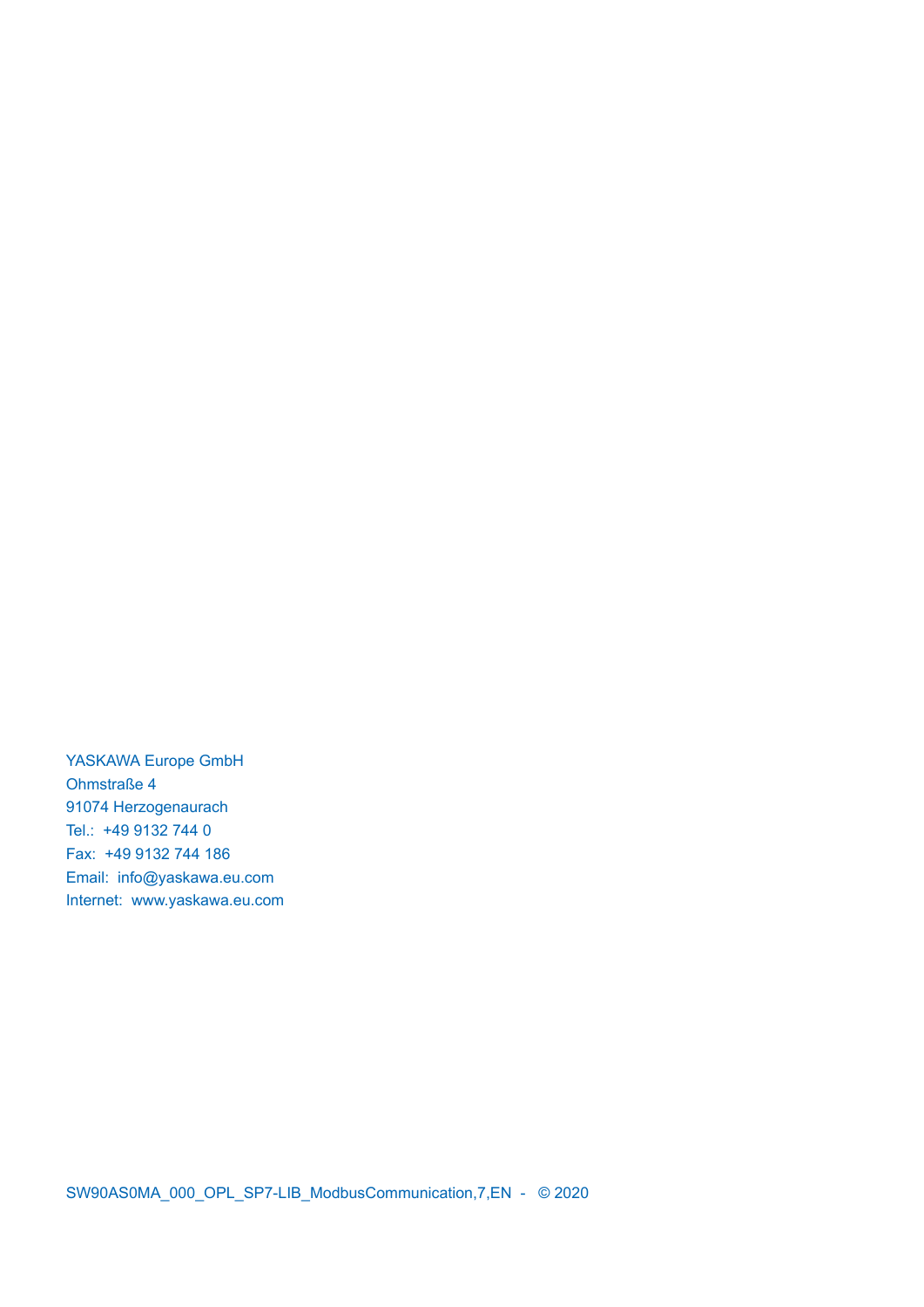## **Table of contents**

| 1 |     |  |
|---|-----|--|
|   | 1.1 |  |
|   |     |  |
| 2 |     |  |
|   | 21  |  |
|   |     |  |
| 3 |     |  |
|   | 3.1 |  |
|   | 3.2 |  |
| 4 |     |  |
|   |     |  |
|   |     |  |
|   |     |  |
|   |     |  |
|   |     |  |
|   |     |  |
|   |     |  |
|   | 44  |  |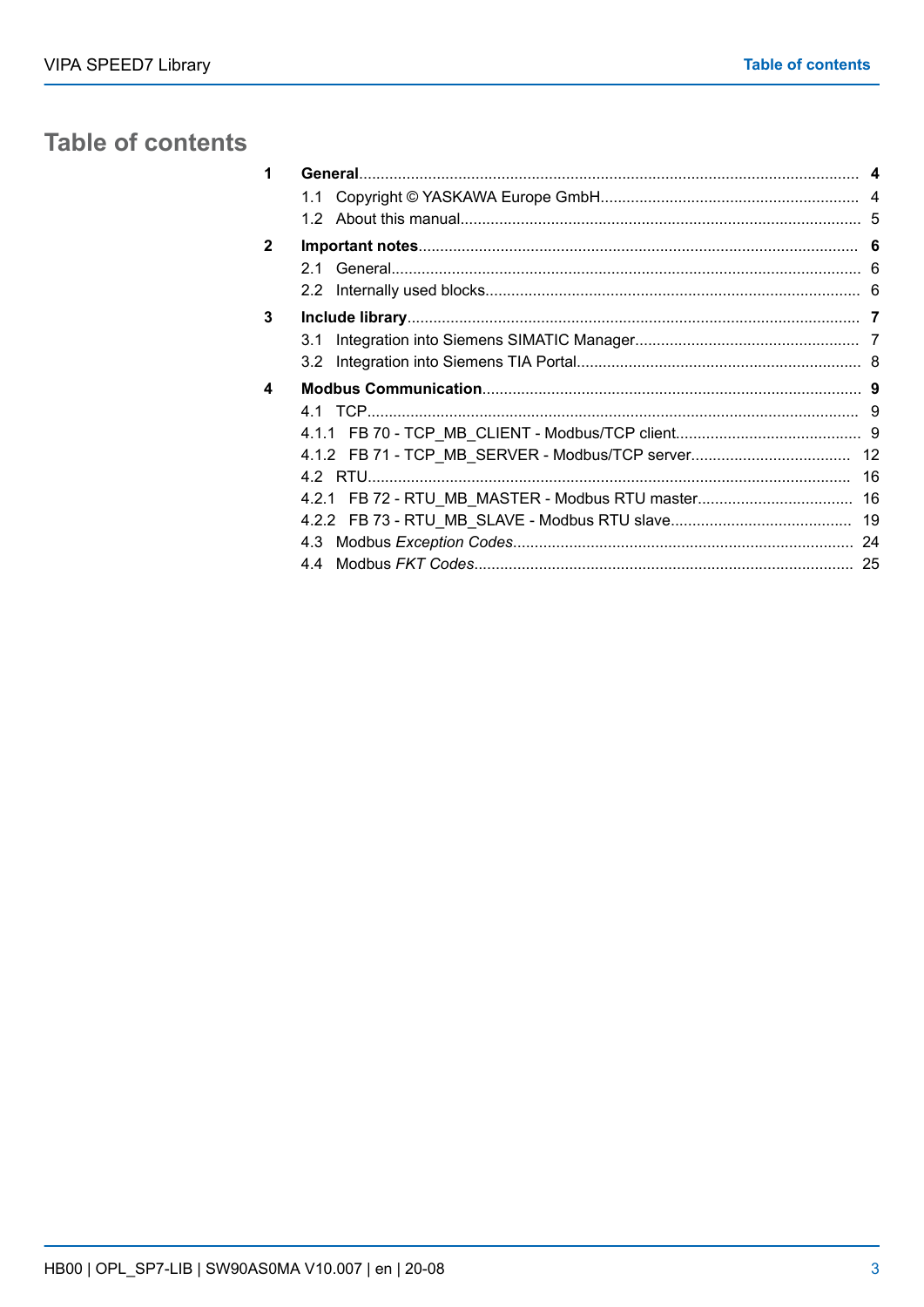<span id="page-3-0"></span>Copyright © YASKAWA Europe GmbH

## **1 General**

## **1.1 Copyright** © **YASKAWA Europe GmbH**

**All Rights Reserved**

This document contains proprietary information of YASKAWA and is not to be disclosed or used except in accordance with applicable agreements.

This material is protected by copyright laws. It may not be reproduced, distributed, or altered in any fashion by any entity (either internal or external to YASKAWA) except in accordance with applicable agreements, contracts or licensing, without the express written consent of YASKAWA and the business management owner of the material.

For permission to reproduce or distribute, please contact: YASKAWA Europe GmbH, European Headquarters, Hauptstraße 185, 65760 Eschborn, Germany

Tel.: +49 6196 569 300

Fax.: +49 6196 569 398

Email: info@yaskawa.eu.com

Internet: www.yaskawa.eu.com

|                                  | Every effort has been made to ensure that the information contained in<br>this document was complete and accurate at the time of publishing. Nev-<br>ertheless, the authors retain the right to modify the information.<br>This customer document describes all the hardware units and functions<br>known at the present time. Descriptions may be included for units which<br>are not present at the customer site. The exact scope of delivery is<br>described in the respective purchase contract. |  |  |  |
|----------------------------------|-------------------------------------------------------------------------------------------------------------------------------------------------------------------------------------------------------------------------------------------------------------------------------------------------------------------------------------------------------------------------------------------------------------------------------------------------------------------------------------------------------|--|--|--|
| <b>EC conformity declaration</b> | Hereby, YASKAWA Europe GmbH declares that the products and systems are in compli-<br>ance with the essential requirements and other relevant provisions. Conformity is indi-<br>cated by the CE marking affixed to the product.                                                                                                                                                                                                                                                                       |  |  |  |
| <b>Conformity Information</b>    | For more information regarding CE marking and Declaration of Conformity (DoC), please<br>contact your local representative of YASKAWA Europe GmbH.                                                                                                                                                                                                                                                                                                                                                    |  |  |  |
| <b>Trademarks</b>                | VIPA, SLIO, System 100V, System 200V, System 300V, System 300S, System 400V,<br>System 500S and Commander Compact are registered trademarks of YASKAWA Europe<br>GmbH.                                                                                                                                                                                                                                                                                                                                |  |  |  |
|                                  | SPEED7 is a registered trademark of YASKAWA Europe GmbH.                                                                                                                                                                                                                                                                                                                                                                                                                                              |  |  |  |
|                                  | SIMATIC, STEP, SINEC, TIA Portal, S7-300, S7-400 and S7-1500 are registered trade-<br>marks of Siemens AG.                                                                                                                                                                                                                                                                                                                                                                                            |  |  |  |
|                                  | Microsoft and Windows are registered trademarks of Microsoft Inc., USA.                                                                                                                                                                                                                                                                                                                                                                                                                               |  |  |  |
|                                  | Portable Document Format (PDF) and Postscript are registered trademarks of Adobe<br>Systems, Inc.                                                                                                                                                                                                                                                                                                                                                                                                     |  |  |  |
|                                  | All other trademarks, logos and service or product marks specified herein are owned by<br>their respective companies.                                                                                                                                                                                                                                                                                                                                                                                 |  |  |  |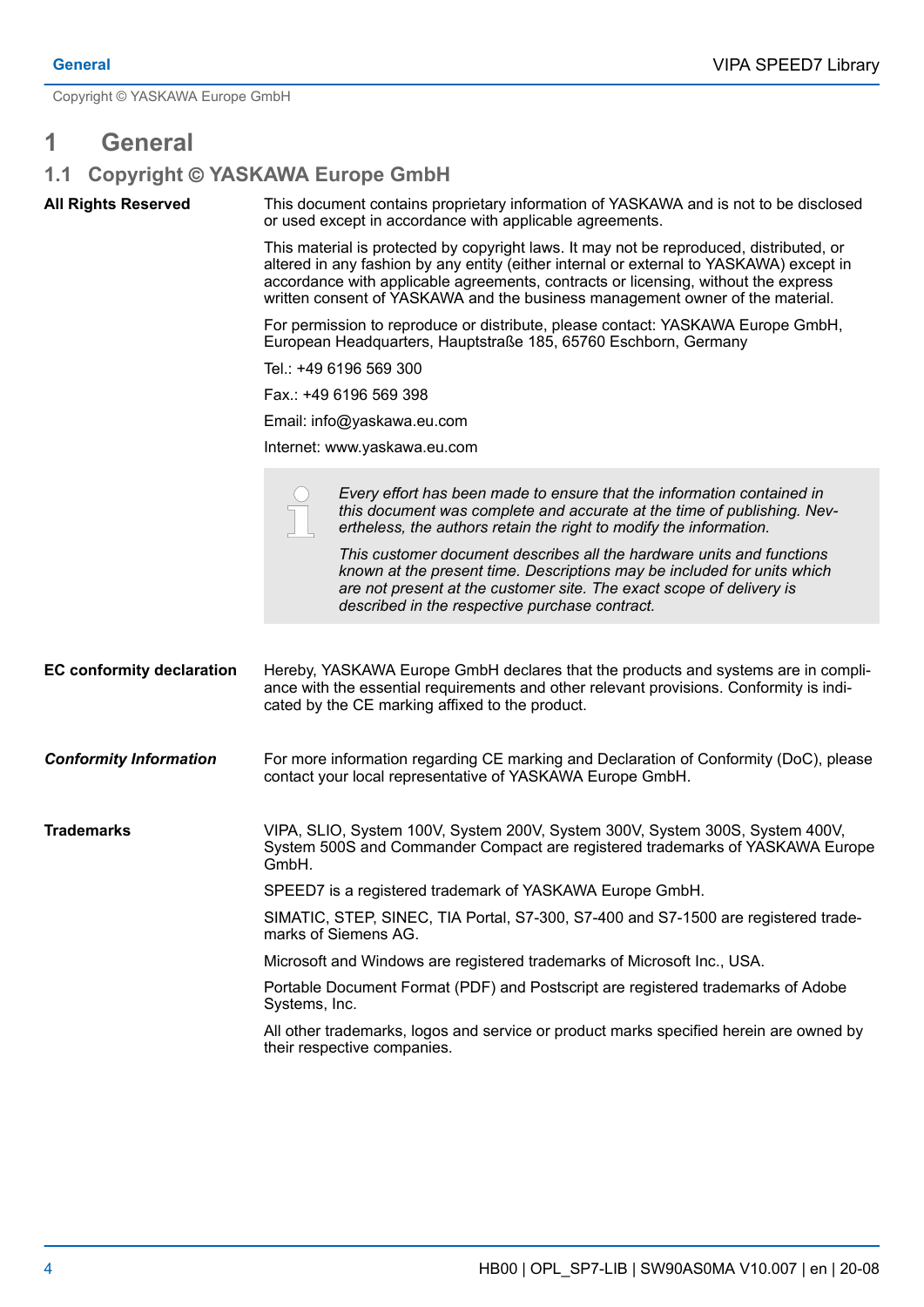<span id="page-4-0"></span>

| <b>Document support</b>  | Contact your local representative of YASKAWA Europe GmbH if you have errors or ques-<br>tions regarding the content of this document. If such a location is not available, you can<br>reach YASKAWA Europe GmbH via the following contact:   |  |  |  |  |
|--------------------------|----------------------------------------------------------------------------------------------------------------------------------------------------------------------------------------------------------------------------------------------|--|--|--|--|
|                          | YASKAWA Europe GmbH, Ohmstraße 4, 91074 Herzogenaurach, Germany                                                                                                                                                                              |  |  |  |  |
|                          | Fax: +49 9132 744 29 1204                                                                                                                                                                                                                    |  |  |  |  |
|                          | Email: Documentation.HER@yaskawa.eu.com                                                                                                                                                                                                      |  |  |  |  |
| <b>Technical support</b> | Contact your local representative of YASKAWA Europe GmbH if you encounter problems<br>or have questions regarding the product. If such a location is not available, you can reach<br>the YASKAWA customer service via the following contact: |  |  |  |  |
|                          | YASKAWA Europe GmbH,<br>European Headquarters, Hauptstraße 185, 65760 Eschborn, Germany                                                                                                                                                      |  |  |  |  |
|                          | Tel.: +49 6196 569 500 (hotline)                                                                                                                                                                                                             |  |  |  |  |
|                          | Email: support@yaskawa.eu.com                                                                                                                                                                                                                |  |  |  |  |

### **1.2 About this manual**

The manual describes the VIPA block library *'Modbus Communication'*: **Objective and contents**

- $\blacksquare$  It contains a description of the structure, project implementation and usage in several programming systems.
- $\blacksquare$  The manual is targeted at users who have a background in automation technology.
- $\blacksquare$  The manual is available in electronic form as PDF file. This requires Adobe Acrobat Reader.
- $\blacksquare$  The manual consists of chapters. Every chapter provides a self-contained description of a specific topic.
- $\blacksquare$  The following guides are available in the manual:
	- An overall table of contents at the beginning of the manual
	- References with pages numbers

#### **Icons Headings**

Important passages in the text are highlighted by following icons and headings:



Immediate or likely danger. Personal injury is possible.



**CAUTION!** Damages to property is likely if these warnings are not heeded.



*Supplementary information and useful tips.*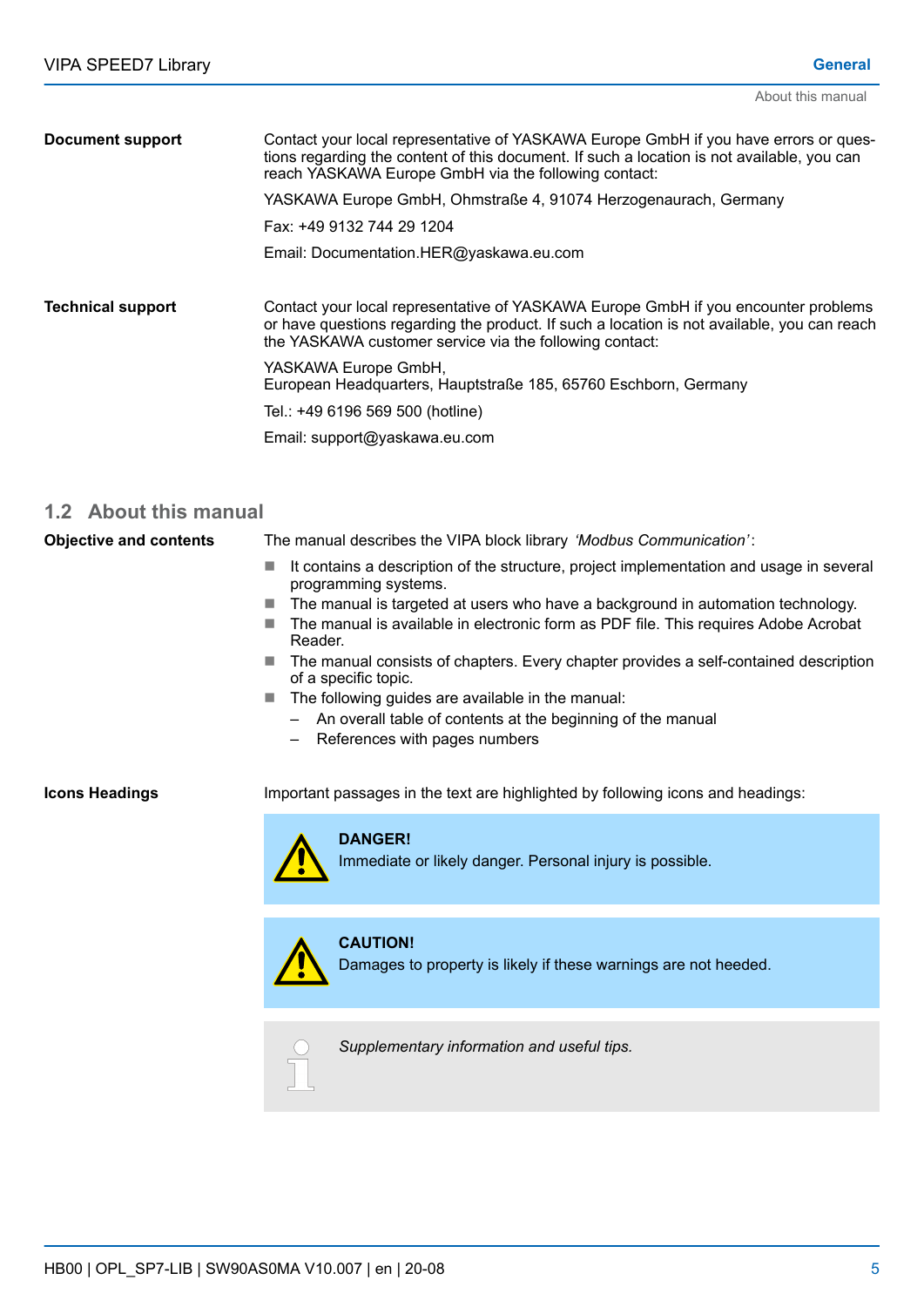<span id="page-5-0"></span>Internally used blocks

## **2 Important notes**

## **2.1 General**



*In the following, you will find important notes, which must always be observed when using the blocks.*

## **2.2 Internally used blocks**



#### **CAUTION!**

The following blocks are used internally and must not be overwritten! The direct call of an internal block leads to errors in the corresponding instance DB! Please always use the corresponding function for the call.

| <b>FC/SFC</b>     | <b>Designation</b> | <b>Description</b>                                |
|-------------------|--------------------|---------------------------------------------------|
| <b>FC/SFC 131</b> | TSEND_             | is used internally for FB 63                      |
| <b>FC/SFC 132</b> | TRECV_             | is used internally for FB 64                      |
| <b>FC/SFC 133</b> | TCON_              | is used internally for FB 65                      |
| <b>FC/SFC 134</b> | <b>TDISCON</b>     | is used internally for FB 66                      |
| <b>FC/SFC 135</b> | TUSEND_            | is used internally for FB 67                      |
| <b>FC/SFC 136</b> | TURECV_            | is used internally for FB 68                      |
| <b>FC/SFC 192</b> | $CP_S_R$           | is used internally for FB 7 and FB 8              |
| FC/SFC 196        | AG_CNTRL           | is used internally for FC 10                      |
| FC/SFC 198        | <b>USEND</b>       | is used internally for FB 8                       |
| FC/SFC 198        | URCV_              | is used internally for FB 9                       |
| <b>FC/SFC 200</b> | AG_GET             | is used internally for FB/SFB 14                  |
| <b>FC/SFC 201</b> | AG_PUT             | is used internally for FB/SFB 15                  |
| <b>FC/SFC 202</b> | AG BSEND           | is used internally for FB/SFB 12                  |
| <b>FC/SFC 203</b> | AG_BRCV            | is used internally for FB/SFB 13                  |
| <b>FC/SFC 204</b> | IP_CONF            | is used internally for FB 55 IP_CONF              |
| <b>FC/SFC 205</b> | AG_SEND            | is used internally for FC 5 AG_SEND               |
| <b>FC/SFC 206</b> | AG_RECV            | is used internally for FC 6 AG_RECV               |
| <b>FC/SFC 253</b> | <b>IBS ACCESS</b>  | is used internally for SPEED bus INTERBUS masters |
| <b>SFB 238</b>    | EC_RWOD            | is used internally for EtherCAT Communication     |
| <b>SFB 239</b>    | <b>FUNC</b>        | is used internally for FB 240, FB 241             |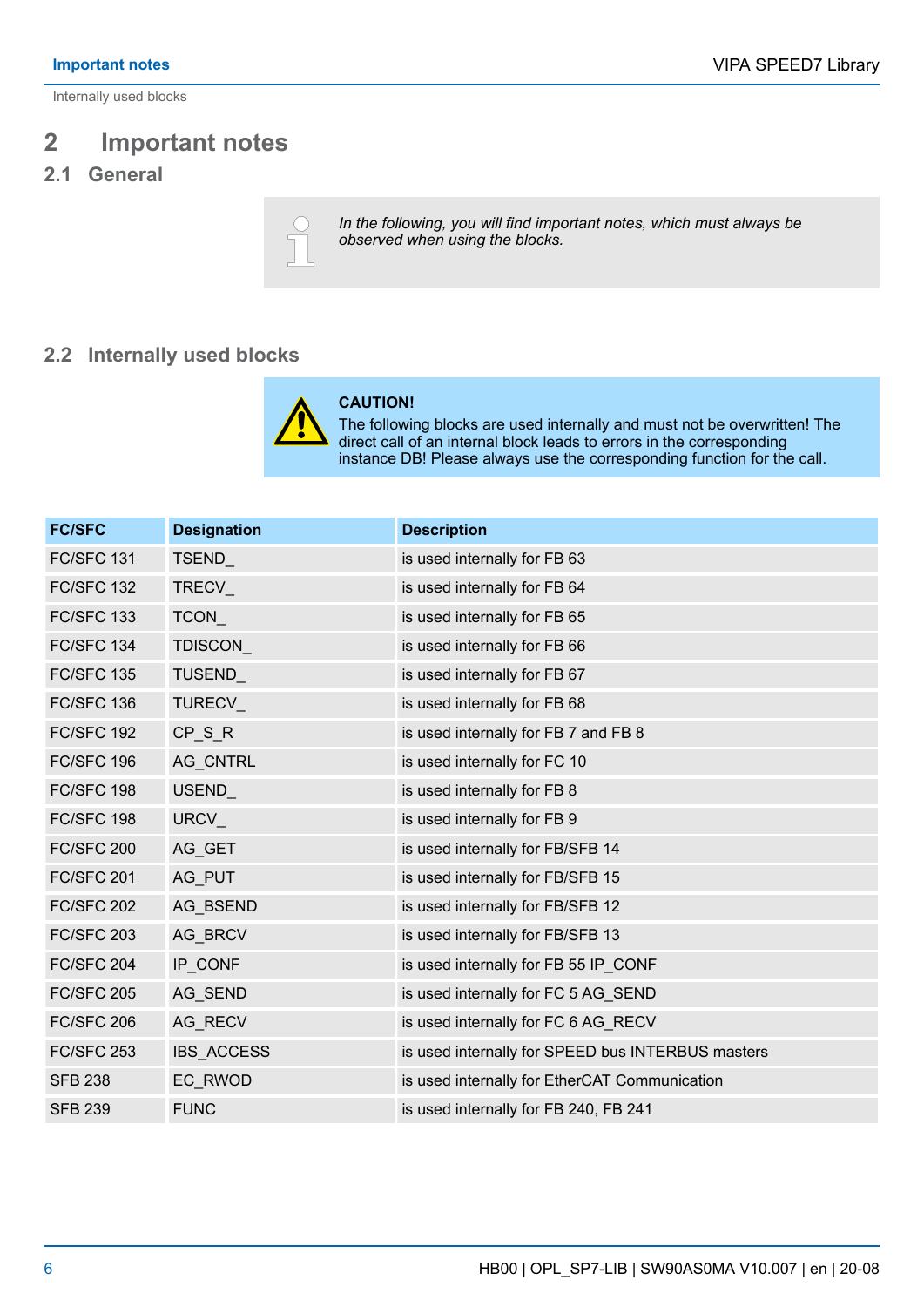Integration into Siemens SIMATIC Manager

## <span id="page-6-0"></span>**3 Include library**

**Block library** *'Modbus Communication'*

The block library can be found for download in the *'Service/Support'* area of www.vipa.com at 'Downloads  $\rightarrow$  VIPA Lib' as 'Block library Modbus Communication -*SW90AS0MA'*. The library is available as packed zip file. As soon as you want to use these blocks you have to import them into your project.



*Please always use the manual associated with your library. As long as there are no description-relevant changes, the version information in the manual can differ from those of the library and its files.*

#### **The following block libraries are available**

| <b>File</b>          | <b>Description</b>                                                                 |
|----------------------|------------------------------------------------------------------------------------|
| Modbus S7 V0006.zip  | Block library for Siemens SIMATIC Manager.<br>$\blacksquare$ For use in VIPA CPUs. |
| Modbus TIA V0009.zip | Block library for Siemens TIA Portal V14 and 15.<br>For use in VIPA CPUs.          |

### **3.1 Integration into Siemens SIMATIC Manager**

| <b>Overview</b>           | The integration into the Siemens SIMATIC Manager requires the following steps:                                                              |  |  |  |  |  |
|---------------------------|---------------------------------------------------------------------------------------------------------------------------------------------|--|--|--|--|--|
|                           | 1. Load ZIP file                                                                                                                            |  |  |  |  |  |
|                           | 2. $\blacktriangleright$ "Retrieve" the library                                                                                             |  |  |  |  |  |
|                           | 3. Open library and transfer blocks into the project                                                                                        |  |  |  |  |  |
| Load ZIP file             | Navigate on the web page to the desired ZIP file, load and store it in your work<br>directory.                                              |  |  |  |  |  |
| <b>Retrieve library</b>   | 1. Start the Siemens SIMATIC Manager with your project.                                                                                     |  |  |  |  |  |
|                           | 2. Open the dialog window for ZIP file selection via 'File $\rightarrow$ Retrieve'.                                                         |  |  |  |  |  |
|                           | 3. Select the according ZIP file and click at [Open].                                                                                       |  |  |  |  |  |
|                           | 4. Select a destination folder where the blocks are to be stored.                                                                           |  |  |  |  |  |
|                           | 5. Start the extraction with [OK].                                                                                                          |  |  |  |  |  |
| Open library and transfer | <b>1.</b> Open the library after the extraction.                                                                                            |  |  |  |  |  |
| blocks into the project   | Open your project and copy the necessary blocks from the library into the directory<br>$2. \quad \blacksquare$<br>"blocks" of your project. |  |  |  |  |  |
|                           | $\Rightarrow$ Now you have access to the blocks via your user application.                                                                  |  |  |  |  |  |
|                           | Are FCs used instead of SFCs, so they are supported by the System<br>300S VIPA CPUs starting from firmware 3.6.0.                           |  |  |  |  |  |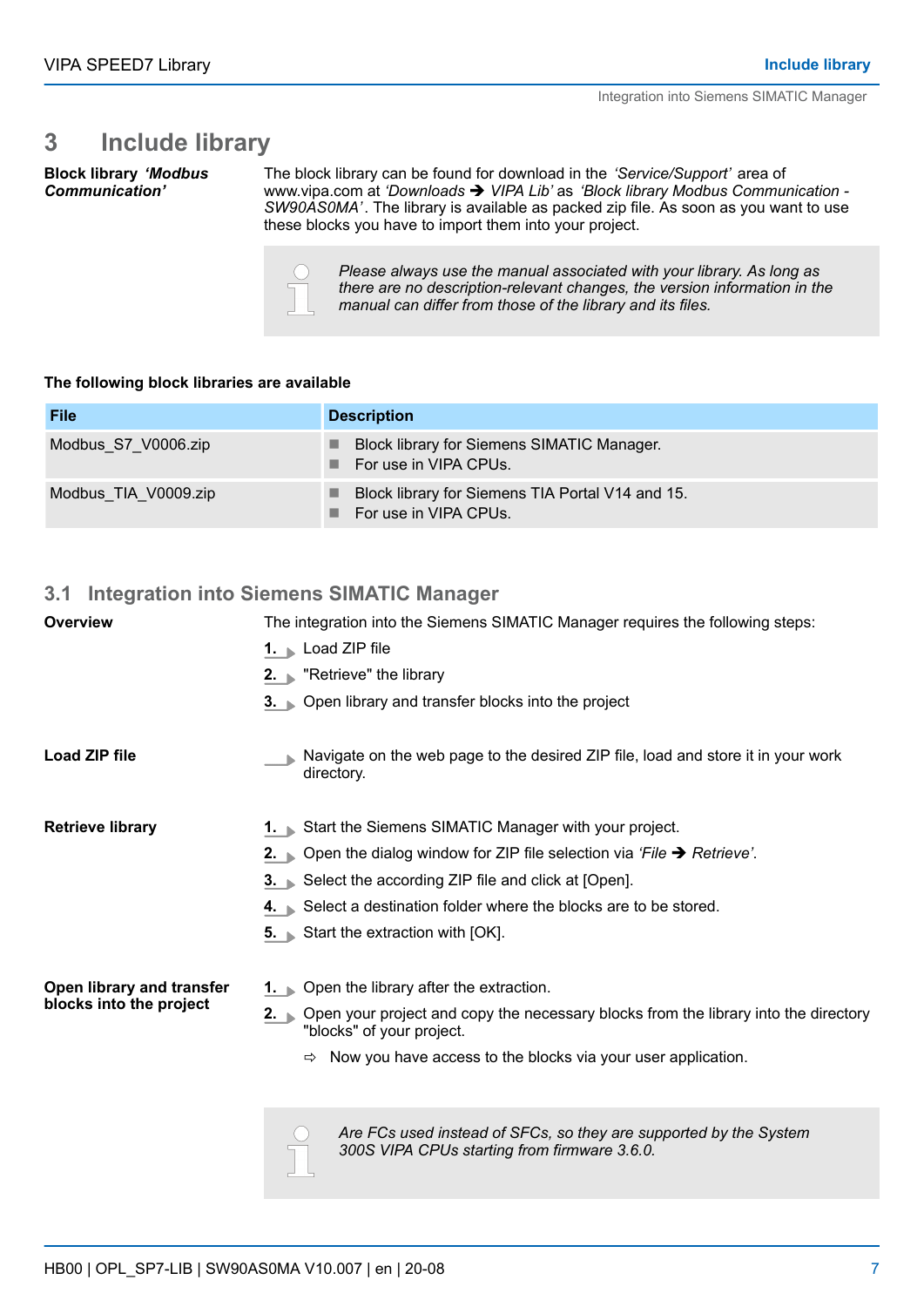Librar

Global library

TIA<br>Types

 $\ddotsc$ 

 $\circled{3}$ 

的之名如 医目

Master copies AI OSZI

CP341S

Parts (Global lib...

 $\circled{2}$ 

<span id="page-7-0"></span>Integration into Siemens TIA Portal

## **3.2 Integration into Siemens TIA Portal**

| <b>Overview</b>           | The integration into the Siemens TIA Portal requires the following steps:                          |                                                                                               |                    |  |  |  |  |  |
|---------------------------|----------------------------------------------------------------------------------------------------|-----------------------------------------------------------------------------------------------|--------------------|--|--|--|--|--|
|                           | 1. Load ZIP file                                                                                   |                                                                                               |                    |  |  |  |  |  |
|                           | 2. Unzip the Zip file                                                                              |                                                                                               |                    |  |  |  |  |  |
|                           |                                                                                                    | 3. "Retrieve" the library                                                                     |                    |  |  |  |  |  |
|                           |                                                                                                    | 4. Open library and transfer blocks into the project                                          |                    |  |  |  |  |  |
| <b>Load ZIP file</b>      |                                                                                                    | <b>1.</b> Navigate on the web page to the ZIP file, that matches your version of the program. |                    |  |  |  |  |  |
|                           | 2. Load and store it in your work directory.                                                       |                                                                                               |                    |  |  |  |  |  |
| Unzip the Zip file        | Unzip the zip file to a work directory of the Siemens TIA Portal with your unzip appli-<br>cation. |                                                                                               |                    |  |  |  |  |  |
| Open library and transfer | Start the Siemens TIA Portal with your project.                                                    |                                                                                               |                    |  |  |  |  |  |
| blocks into the project   | 2. Switch to the Project view.                                                                     |                                                                                               |                    |  |  |  |  |  |
|                           | 3. Choose "Libraries" from the task cards on the right side.                                       |                                                                                               |                    |  |  |  |  |  |
|                           | Click at "Global libraries".<br>$4. \blacksquare$                                                  |                                                                                               |                    |  |  |  |  |  |
|                           | 5. Click at "Open global libraries".                                                               |                                                                                               |                    |  |  |  |  |  |
|                           | 6. Navigate to your work directory and load the file  TIA.al1x.                                    |                                                                                               |                    |  |  |  |  |  |
|                           | <b>TIA</b><br>Menu<br>つ*で: 国 公団田園県 メール田園 × 日田                                                      |                                                                                               |                    |  |  |  |  |  |
|                           | Projekt tree                                                                                       | Project                                                                                       | Tasks<br>Libraries |  |  |  |  |  |
|                           | PLC                                                                                                |                                                                                               | Project library    |  |  |  |  |  |

Device configuration...

Program blocks

Online & diag..

 $\ddotsc$ 

 $\ldots$ 

**7.** Copy the necessary blocks from the library into the "Program blocks" of the *Project tree* of your project. Now you have access to the blocks via your user application.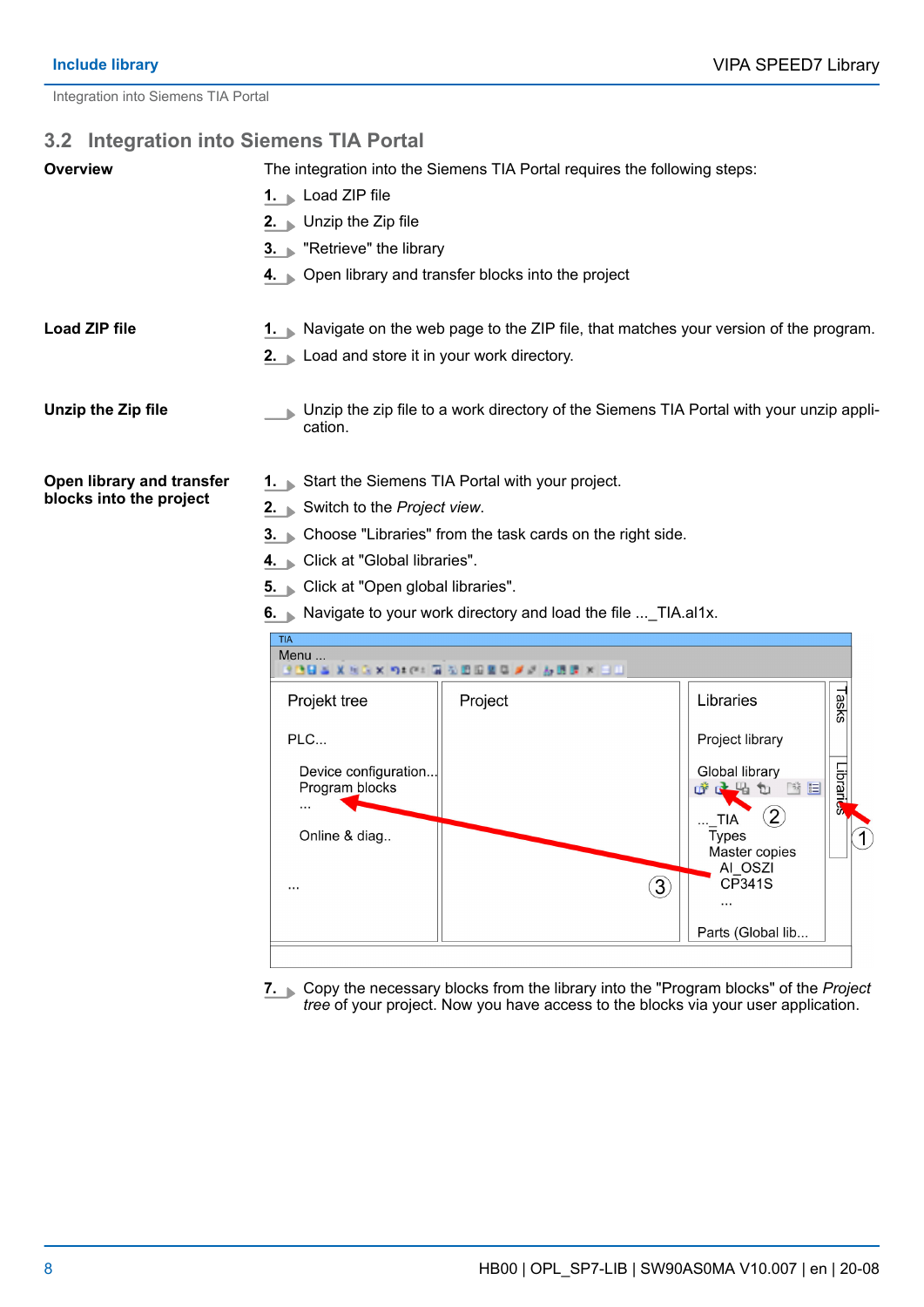TCP > FB 70 - TCP\_MB\_CLIENT - Modbus/TCP client

## <span id="page-8-0"></span>**4 Modbus Communication**

### **4.1 TCP**

### **4.1.1 FB 70 - TCP\_MB\_CLIENT - Modbus/TCP client**

**4.1.1.1 Description**

This function allows the operation of an Ethernet interface as Modbus/TCP client.

#### **Call parameter**

| <b>Name</b>                                             | <b>Declaration</b> | <b>Type</b> | <b>Description</b>                                                                                                                 |  |  |
|---------------------------------------------------------|--------------------|-------------|------------------------------------------------------------------------------------------------------------------------------------|--|--|
| <b>REQ</b>                                              | IN                 | <b>BOOL</b> | Start job with edge 0-1.                                                                                                           |  |  |
| ID                                                      | IN                 | <b>WORD</b> | ID from TCON.                                                                                                                      |  |  |
| <b>MB FUNCTION</b>                                      | IN                 | <b>BYTE</b> | Modbus: Function code.                                                                                                             |  |  |
| MB_DATA_ADDR                                            | IN                 | <b>WORD</b> | Modbus: Start address or sub function code.                                                                                        |  |  |
| MB DATA LEN                                             | IN                 | <b>INT</b>  | Modbus: Number of register/bits.                                                                                                   |  |  |
| MB_DATA_PTR                                             | IN                 | <b>ANY</b>  | Modbus: Data buffer (only flag area or data block of<br>data type byte allowed) for access with function code<br>03h, 06h and 10h. |  |  |
| DONE*                                                   | <b>OUT</b>         | <b>BOOL</b> | Job finished without error.                                                                                                        |  |  |
| <b>BUSY</b>                                             | <b>OUT</b>         | <b>BOOL</b> | Job is running.                                                                                                                    |  |  |
| ERROR*                                                  | <b>OUT</b>         | <b>BOOL</b> | Job is ready with error - parameter STATUS has error<br>information.                                                               |  |  |
| STATUS*                                                 | <b>OUT</b>         | <b>WORD</b> | Extended status and error information.                                                                                             |  |  |
| *) Desemptes in cupilable until the next call of the FD |                    |             |                                                                                                                                    |  |  |

) Parameter is available until the next call of the FB.

#### **Parameter in instance DB**

| <b>Name</b>        | <b>Declaration</b> | <b>Type</b> | <b>Description</b>                                                  |
|--------------------|--------------------|-------------|---------------------------------------------------------------------|
| PROTOCOL TIMEOUT   | <b>STAT</b>        | <b>INT</b>  | Blocking time before an active job can be cancelled by<br>the user. |
|                    |                    |             | Default: 3s                                                         |
| <b>RCV TIMEOUT</b> | <b>STAT</b>        | <b>INT</b>  | Monitoring time for a job.                                          |
|                    |                    |             | Default: 2s                                                         |
| MB TRANS ID        | <b>STAT</b>        | <b>WORD</b> | Modbus: Start value for the transaction identifier.                 |
|                    |                    |             | Default: 1                                                          |
| MB UNIT ID         | <b>STAT</b>        | <b>BYTE</b> | Modbus: Device identification.                                      |
|                    |                    |             | Default: 255                                                        |

The following must be observed:

- The *call parameters* must be specified with the block call. Besides the *call parameters* all parameters are located in the instance DB.
- $\blacksquare$  The communication link must be previously initialized via FB 65 (TCON).
- FB 63 (TSEND) and FB 64 (TRCV) are required for the use of the block.
- During a job processing the instance DB is blocked for other clients.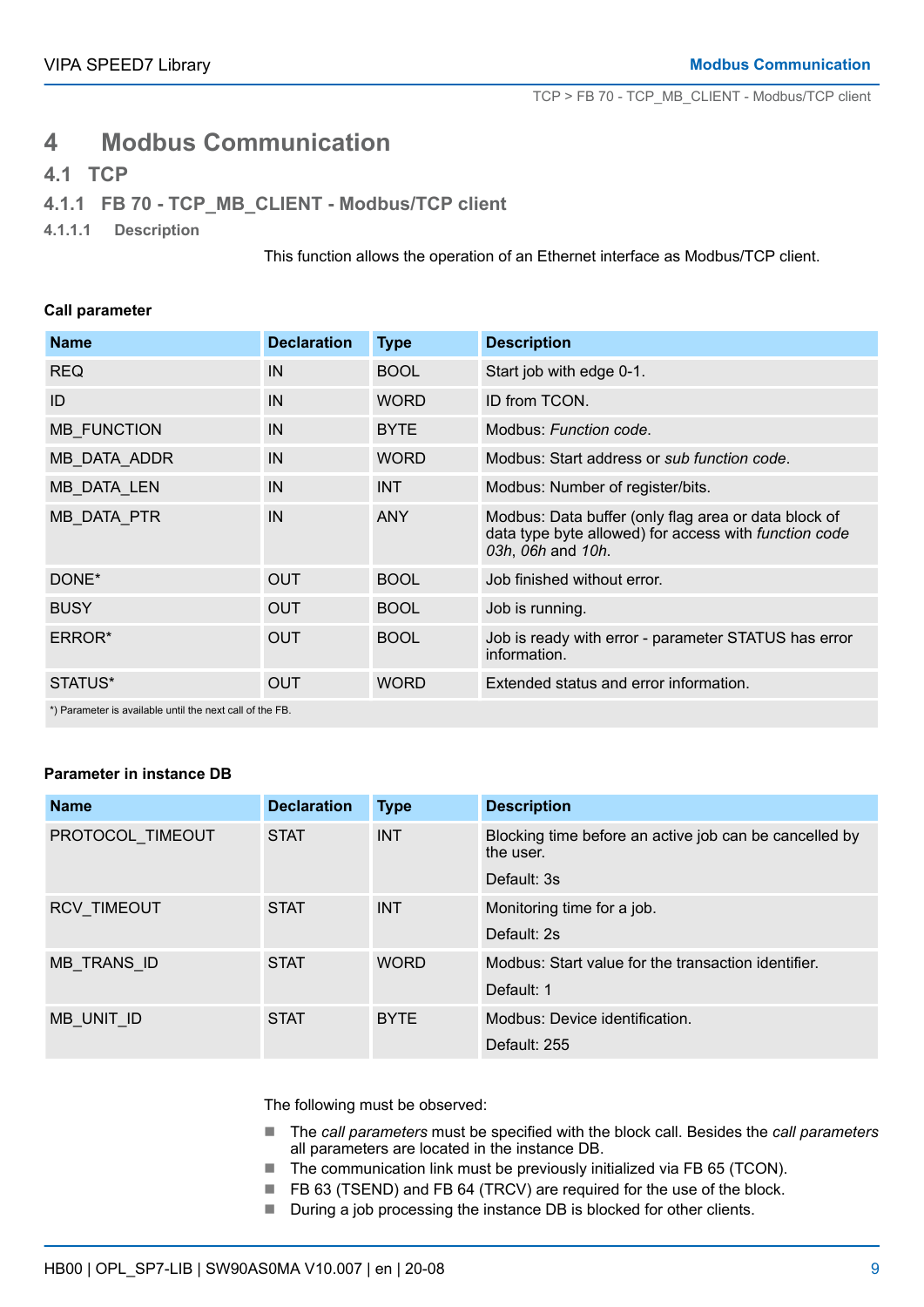TCP > FB 70 - TCP\_MB\_CLIENT - Modbus/TCP client

- During job processing changes to the input parameters are not evaluated.
- With the following conditions a job processing is completed or cancelled:
	- DONE = 1 job without error
	- $-$  ERROR = 1 job with error
	- Expiration of RCV\_TIMEOUT
	- REQ = FALSE after expiration of PROTOCOL\_TIMEOUT
- REQ is reset before DONE or ERROR is set or PROTOCOL\_TIMEOUT has expired, STATUS 8200h is reported. Here the current job is still processed.

The function block reports via STATUS the following status and error information. **Status and error indication**

| <b>STATUS</b> | <b>DONE</b> | <b>BUSY</b> | <b>ERROR</b> | <b>Description</b>                                                                       |
|---------------|-------------|-------------|--------------|------------------------------------------------------------------------------------------|
| 0000h         | 1           | $\mathbf 0$ | 0            | Operation executed without error.                                                        |
| 7000h         | 0           | $\mathbf 0$ | $\mathbf 0$  | No connection established or communication error (TCON).                                 |
| 7004h         | 0           | $\mathbf 0$ | 0            | Connection established and monitored. No job active.                                     |
| 7005h         | $\mathbf 0$ | 1           | 0            | Data are sent.                                                                           |
| 7006h         | 0           | 1           | $\pmb{0}$    | Data are received.                                                                       |
| 8210h         | 0           | $\mathbf 0$ | 1            | The hardware is incompatible with the block library Modbus<br>RTU/TCP.                   |
| 8380h         | $\mathbf 0$ | $\mathbf 0$ | $\mathbf{1}$ | Received Modbus frame does not have the correct format<br>or has an invalid length.      |
| 8381h         | $\pmb{0}$   | $\mathbf 0$ | $\mathbf 1$  | Server returns Exception Code 01h. $624$                                                 |
| 8382h         | 0           | 0           | 1            | Server returns Exception Code 03h or wrong start address.<br>$\frac{\infty}{24}$         |
| 8383h         | $\pmb{0}$   | $\mathbf 0$ | 1            | Server returns Exception Code 02h. $624$                                                 |
| 8384h         | 0           | $\mathbf 0$ | $\mathbf{1}$ | Server returns Exception Code 04h. $624$                                                 |
| 8386h         | 0           | $\mathbf 0$ | $\mathbf{1}$ | Server returns wrong Function code.                                                      |
| 8387h         | 0           | $\mathbf 0$ | 1            | Connection ID (TCON) does not match the instance or<br>server returns wrong protocol ID. |
| 8388h         | $\mathbf 0$ | $\mathbf 0$ | $\mathbf{1}$ | Server returns wrong value or wrong quantity.                                            |
| 80C8h         | 0           | $\mathbf 0$ | 1            | No answer of the server during the duration<br>(RCV_TIMEOUT).                            |
| 8188h         | $\mathbf 0$ | $\mathbf 0$ | $\mathbf{1}$ | MB FUNCTION not valid.                                                                   |
| 8189h         | 0           | $\mathbf 0$ | 1            | MB_DATA_ADDR not valid.                                                                  |
| 818Ah         | $\pmb{0}$   | $\mathbf 0$ | $\mathbf{1}$ | MB DATA LEN not valid.                                                                   |
| 818Bh         | $\pmb{0}$   | $\mathbf 0$ | $\mathbf{1}$ | MB DATA PTR not valid.                                                                   |
| 818Ch         | 0           | $\mathbf 0$ | $\mathbf 1$  | BLOCKED_PROC_TIMEOUT or RCV_TIMEOUT not valid.                                           |
| 818Dh         | 0           | $\mathbf 0$ | 1            | Server returns wrong transaction ID.                                                     |
| 8200h         | 0           | $\mathbf 0$ | 1            | Another Modbus request is processed at the time via the<br>port (PROTOCOL TIMEOUT).      |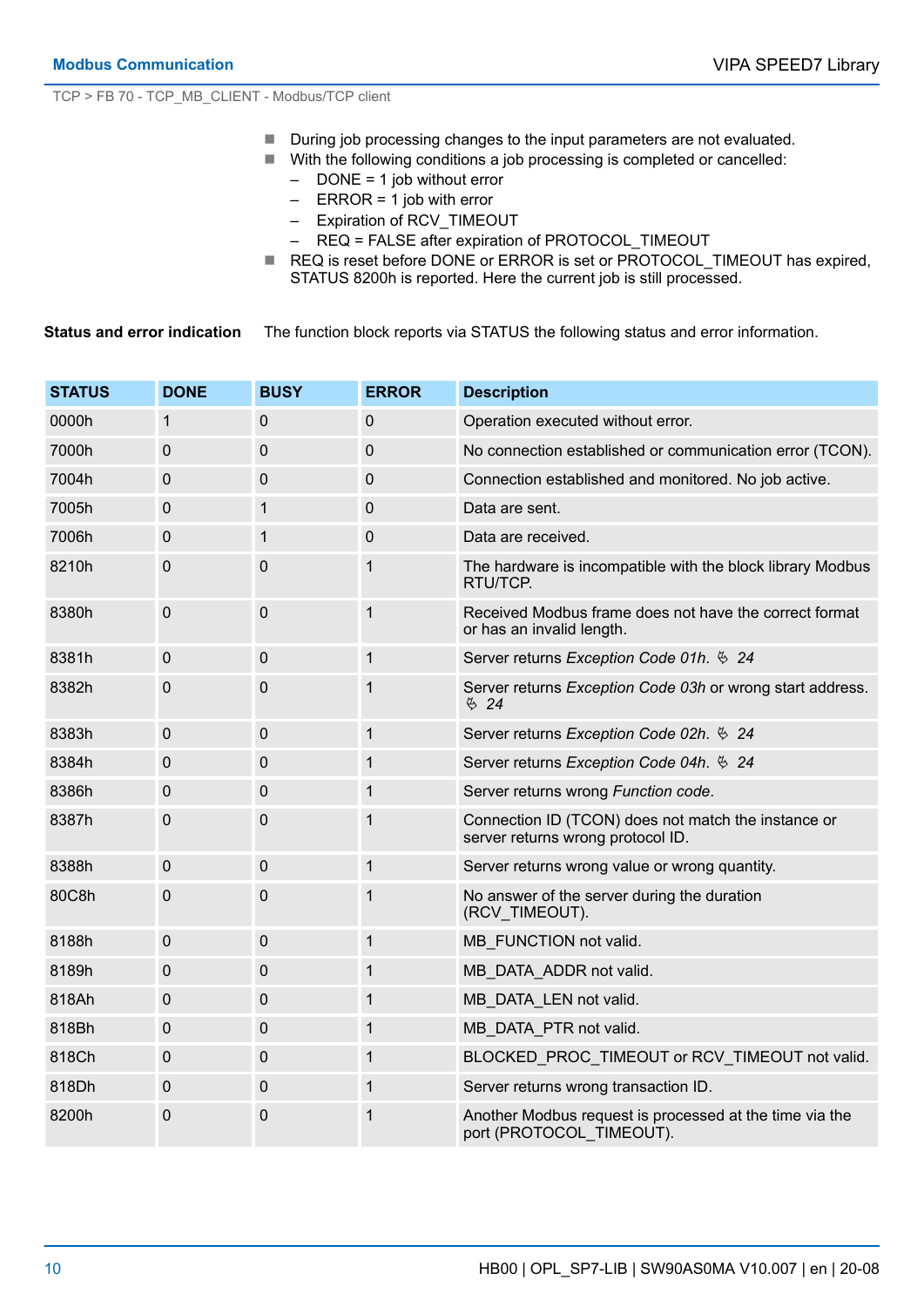| 4.1.1.2                  | <b>Example</b> |                                                                                                                                                                                                                                                                                                |  |  |  |  |
|--------------------------|----------------|------------------------------------------------------------------------------------------------------------------------------------------------------------------------------------------------------------------------------------------------------------------------------------------------|--|--|--|--|
| <b>Task</b>              |                | With Function code 03h, starting from address 2000, 100 register are to be read from a<br>Modbus/TCP server and stored in flag area starting from MB200. Errors are to be stored.                                                                                                              |  |  |  |  |
| OB1                      |                | CALL<br>FB<br>65, DB65<br>REQ<br>$:=M100.0$<br>$:=w#16#1$<br>ID<br>DONE<br>$:=M100.1$<br>BUSY<br>$: =$<br>ERROR := M100.2<br>STATUS := MW102<br>CONNECT: = P#DB255.DBX 0.0 BYTE 64                                                                                                             |  |  |  |  |
|                          |                | UN<br>100.2<br>М<br>SPB<br>ERR1<br>L<br>102<br>ΜW                                                                                                                                                                                                                                              |  |  |  |  |
|                          |                | Т<br>104<br>ΜW<br>ERR1: NOP<br>0<br>100.1<br>U<br>М<br>100.0<br>R<br>М                                                                                                                                                                                                                         |  |  |  |  |
|                          |                | 70, DB70<br>CALL<br>FB<br><b>REQ</b><br>$:=M101.0$<br>ID<br>$:=\nabla * 16 + 1$<br>MB FUNCTION := B#16#3<br>MB DATA ADDR: = W#16#7D0<br>MB DATA LEN := 100<br>MB DATA PTR := P#M 200.0 BYTE 200<br><b>DONE</b><br>$:=M101.1$<br>BUSY<br>$: =$<br>ERROR<br>$:=M101.2$<br>$:=$ MW106<br>STATUS   |  |  |  |  |
|                          |                | 101.2<br>UN.<br>М<br>SPB<br>ERR2<br>L<br>106<br>ΜW<br>T<br>ΜW<br>108<br>ERR2: NOP<br>0<br>101.1<br>U<br>М<br>101.0<br>R<br>М                                                                                                                                                                   |  |  |  |  |
| <b>OB1 - Description</b> |                | 1. Calling of FB 65 (TCON) to establish a communication connection with the partner<br>station.                                                                                                                                                                                                |  |  |  |  |
|                          |                | 2. Calling the handling block of the Modbus/TCP client with the correct parameters.                                                                                                                                                                                                            |  |  |  |  |
|                          |                | 3. ■ There is no connection to the partner station and MW102 returns 7000h.                                                                                                                                                                                                                    |  |  |  |  |
|                          |                | 4. Set M100.0 in the CPU to TRUE.                                                                                                                                                                                                                                                              |  |  |  |  |
|                          |                | $\Rightarrow$ If M100.0 is automatically reset, the connection to the partner station is estab-<br>lished and MW108 returns 7004h.                                                                                                                                                             |  |  |  |  |
|                          |                | 5. Set M101.0 in the CPU to TRUE.                                                                                                                                                                                                                                                              |  |  |  |  |
|                          |                | The Modbus request is sent and it is waited for a response.<br>⇨                                                                                                                                                                                                                               |  |  |  |  |
|                          |                | If M101.0 is automatically reset, the job was finished without errors and the read<br>data are stored in the CPU starting from bit memory byte 200. MW108 returns<br>7004h and indicates waiting for a new job.                                                                                |  |  |  |  |
|                          |                | If M101.0 is not automatically reset and MW108 returns non-zero, an error has<br>occurred. The cause of error can be read by the code of MW108 (e.g. MW108 =<br>8382h when the start address 2000 in the server is not available). MW108<br>returns 7004h and indicates waiting for a new job. |  |  |  |  |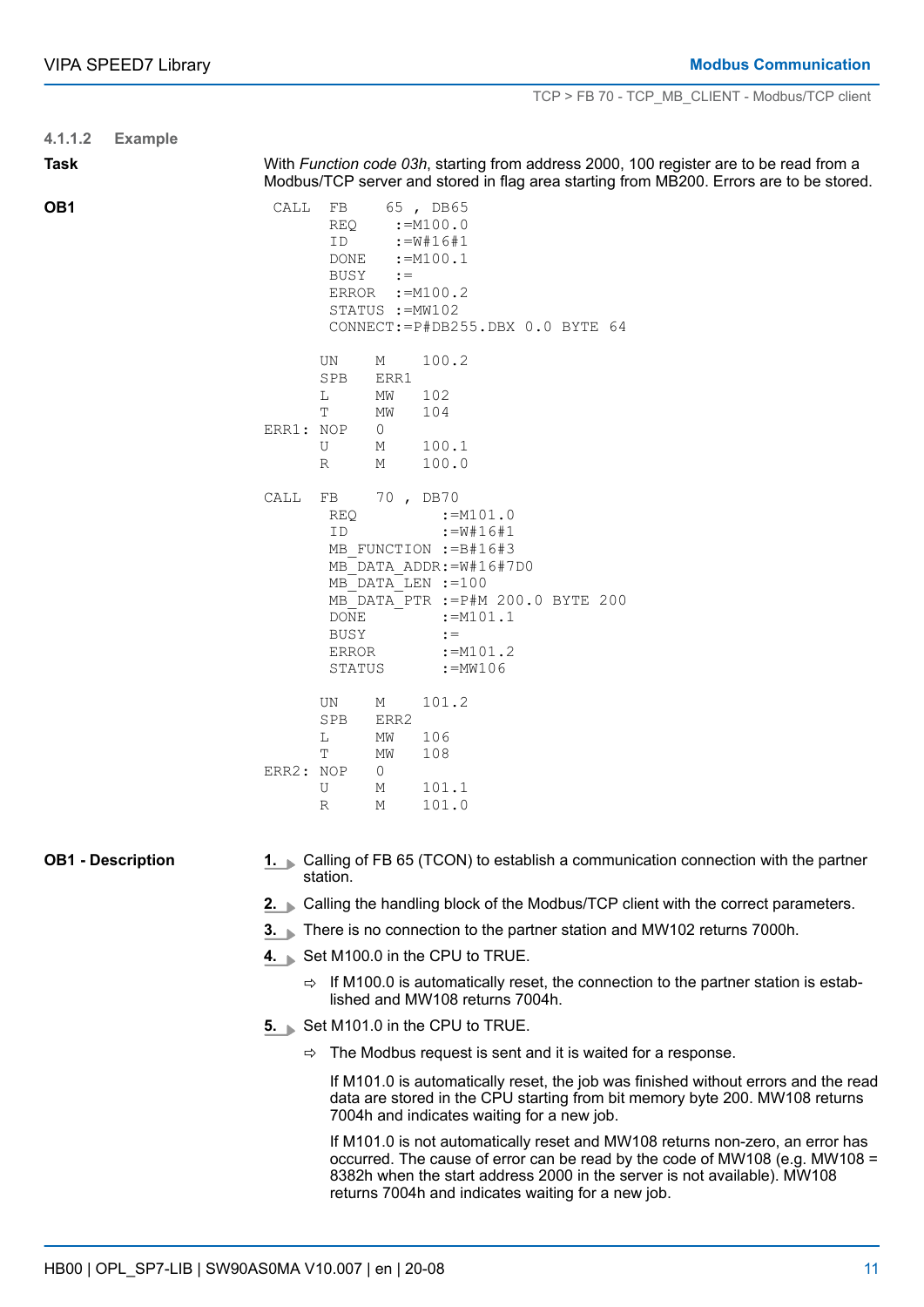<span id="page-11-0"></span>TCP > FB 71 - TCP\_MB\_SERVER - Modbus/TCP server

### **4.1.2 FB 71 - TCP\_MB\_SERVER - Modbus/TCP server**

**4.1.2.1 Description**

This function allows the operation of an Ethernet interface as Modbus/TCP server.

#### **Call parameter**

| <b>Name</b>                                              | <b>Declaration</b> | <b>Type</b> | <b>Description</b>                                                                                                         |  |
|----------------------------------------------------------|--------------------|-------------|----------------------------------------------------------------------------------------------------------------------------|--|
| <b>ENABLE</b>                                            | IN                 | <b>BOOL</b> | Activation/Deactivation Modbus server.                                                                                     |  |
| MB DATA PTR                                              | IN                 | <b>ANY</b>  | Modbus: Data buffer (only flag area or data block of type Byte<br>allowed) for access with function code 03h, 06h and 10h. |  |
| ID                                                       | IN                 | <b>WORD</b> | ID from TCON.                                                                                                              |  |
| NDR <sup>*</sup>                                         | <b>OUT</b>         | <b>BOOL</b> | New data were written by the Modbus client.                                                                                |  |
| $DR^*$                                                   | <b>OUT</b>         | <b>BOOL</b> | Data were read by the Modbus client.                                                                                       |  |
| ERROR*                                                   | <b>OUT</b>         | <b>BOOL</b> | Job is ready with error - parameter STATUS has error informa-<br>tion.                                                     |  |
| STATUS*                                                  | <b>OUT</b>         | <b>WORD</b> | Extended status and error information.                                                                                     |  |
| *) Parameter is available until the next call of the FB. |                    |             |                                                                                                                            |  |

#### **Parameter in instance DB**

| <b>Name</b>            | <b>Declaration</b> | <b>Type</b> | <b>Description</b>                                                          |
|------------------------|--------------------|-------------|-----------------------------------------------------------------------------|
| REQUEST COUNT          | <b>STAT</b>        | <b>WORD</b> | Counter for each received frame.                                            |
| <b>MESSAGE COUNT</b>   | <b>STAT</b>        | <b>WORD</b> | Counter for each valid Modbus request.                                      |
| XMT RCV COUNT          | <b>STAT</b>        | <b>WORD</b> | Counter for each received frame, which contains no valid<br>Modbus request. |
| <b>EXCEPTION COUNT</b> | <b>STAT</b>        | <b>WORD</b> | Counter for each negatively acknowledged Modbus request.                    |
| SUCCESS COUNT          | <b>STAT</b>        | <b>WORD</b> | Counter for each positively acknowledged Modbus request.                    |
| FC1 ADDR OUTPUT START  | <b>STAT</b>        | <b>WORD</b> | Modbus Function code 01h start register for Q0.0                            |
|                        |                    |             | Default: 0                                                                  |
| FC1 ADDR OUTPUT END    | <b>STAT</b>        | <b>WORD</b> | Modbus Function code 01h end register for Qx.y                              |
|                        |                    |             | Default: 19999                                                              |
| FC1 ADDR MEMORY START  | <b>STAT</b>        | <b>WORD</b> | Modbus Function code 01h start register for M0.0                            |
|                        |                    |             | Default: 20000                                                              |
| FC1 ADDR MEMORY END    | <b>STAT</b>        | <b>WORD</b> | Modbus Function code 01h end register for Mx.y                              |
|                        |                    |             | Default: 39999                                                              |
| FC2 ADDR_INPUT_START   | <b>STAT</b>        | <b>WORD</b> | Modbus Function code 02h start register for I0.0                            |
|                        |                    |             | Default: 0                                                                  |
| FC2 ADDR INPUT END     | <b>STAT</b>        | <b>WORD</b> | Modbus Function code 02h end register for Ix.y                              |
|                        |                    |             | Default: 19999                                                              |
| FC2 ADDR MEMORY START  | <b>STAT</b>        | <b>WORD</b> | Modbus Function code 02h start register for M0.0                            |
|                        |                    |             | Default: 20000                                                              |
| FC2 ADDR MEMORY END    | <b>STAT</b>        | <b>WORD</b> | Modbus Function code 02h end register for Mx.y                              |
|                        |                    |             | Default: 39999                                                              |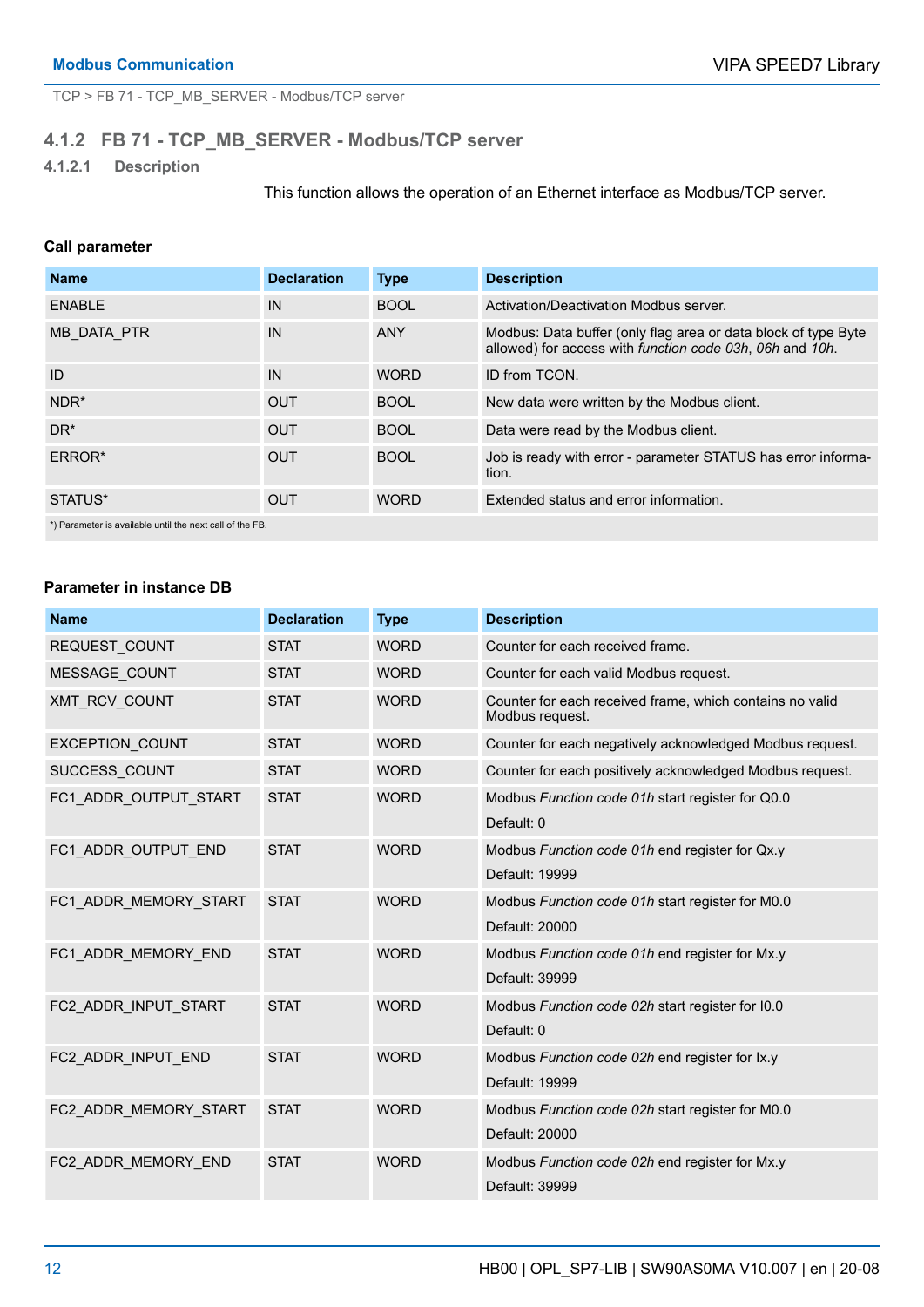TCP > FB 71 - TCP\_MB\_SERVER - Modbus/TCP server

| <b>Name</b>            | <b>Declaration</b> | <b>Type</b> | <b>Description</b>                               |
|------------------------|--------------------|-------------|--------------------------------------------------|
| FC4 ADDR INPUT START   | <b>STAT</b>        | <b>WORD</b> | Modbus Function code 04h start register for IW0  |
|                        |                    |             | Default: 0                                       |
| FC4 ADDR INPUT END     | <b>STAT</b>        | <b>WORD</b> | Modbus Function code 04h end register for IWx    |
|                        |                    |             | Default: 19999                                   |
| FC4 ADDR MEMORY START  | <b>STAT</b>        | <b>WORD</b> | Modbus Function code 04h start register for MW0  |
|                        |                    |             | Default: 20000                                   |
| FC4 ADDR MEMORY END    | <b>STAT</b>        | <b>WORD</b> | Modbus Function code 04h end register for MWx    |
|                        |                    |             | Default: 39999                                   |
| FC5 ADDR OUTPUT START  | <b>STAT</b>        | <b>WORD</b> | Modbus Function code 05h start register for Q0.0 |
|                        |                    |             | Default: 0                                       |
| FC5 ADDR OUTPUT END    | <b>STAT</b>        | <b>WORD</b> | Modbus Function code 05h end register for Qx.y   |
|                        |                    |             | Default: 19999                                   |
| FC5_ADDR_MEMORY_START  | <b>STAT</b>        | <b>WORD</b> | Modbus Function code 05h start register for M0.0 |
|                        |                    |             | Default: 20000                                   |
| FC5 ADDR MEMORY END    | <b>STAT</b>        | <b>WORD</b> | Modbus Function code 05h end register for Mx.y   |
|                        |                    |             | Default: 39999                                   |
| FC15_ADDR_OUTPUT_START | <b>STAT</b>        | <b>WORD</b> | Modbus Function code 0Fh start register for Q0.0 |
|                        |                    |             | Default: 0                                       |
| FC15 ADDR OUTPUT END   | <b>STAT</b>        | <b>WORD</b> | Modbus Function code 0Fh end register for Qx.y   |
|                        |                    |             | Default: 19999                                   |
| FC15 ADDR MEMORY START | <b>STAT</b>        | <b>WORD</b> | Modbus Function code 0Fh start register for Q0.0 |
|                        |                    |             | Default: 20000                                   |
| FC15 ADDR MEMORY END   | <b>STAT</b>        | <b>WORD</b> | Modbus Function code 0Fh end register for Qx.y   |
|                        |                    |             | Default: 39999                                   |

The following must be observed:

- The *call parameters* must be specified with the block call. Besides the *call parameters* all parameters are located in the instance DB.
- $\blacksquare$  The communication link must be previously initialized via FB 65 (TCON).
- FB 63 (TSEND) and FB 64 (TRCV) are required for the use of the block.
- The INPUT/OUTPUT Modbus addresses of a *Function code* must be located in front of the MEMORY Modbus address and thus always be lower.
- Within a *Function code* no Modbus address may be defined multiple times also not 0!
- $\blacksquare$  The server can only process one job simultaneously. New Modbus requests during job processing are ignored and not answered.
- With *Function code 03h* you can read words up to register 32,699 (7FBBh) because the maximum size of the data block to be used is 32,699 words.

**Status and error indication** The function block reports via *STATUS* the following status and error information.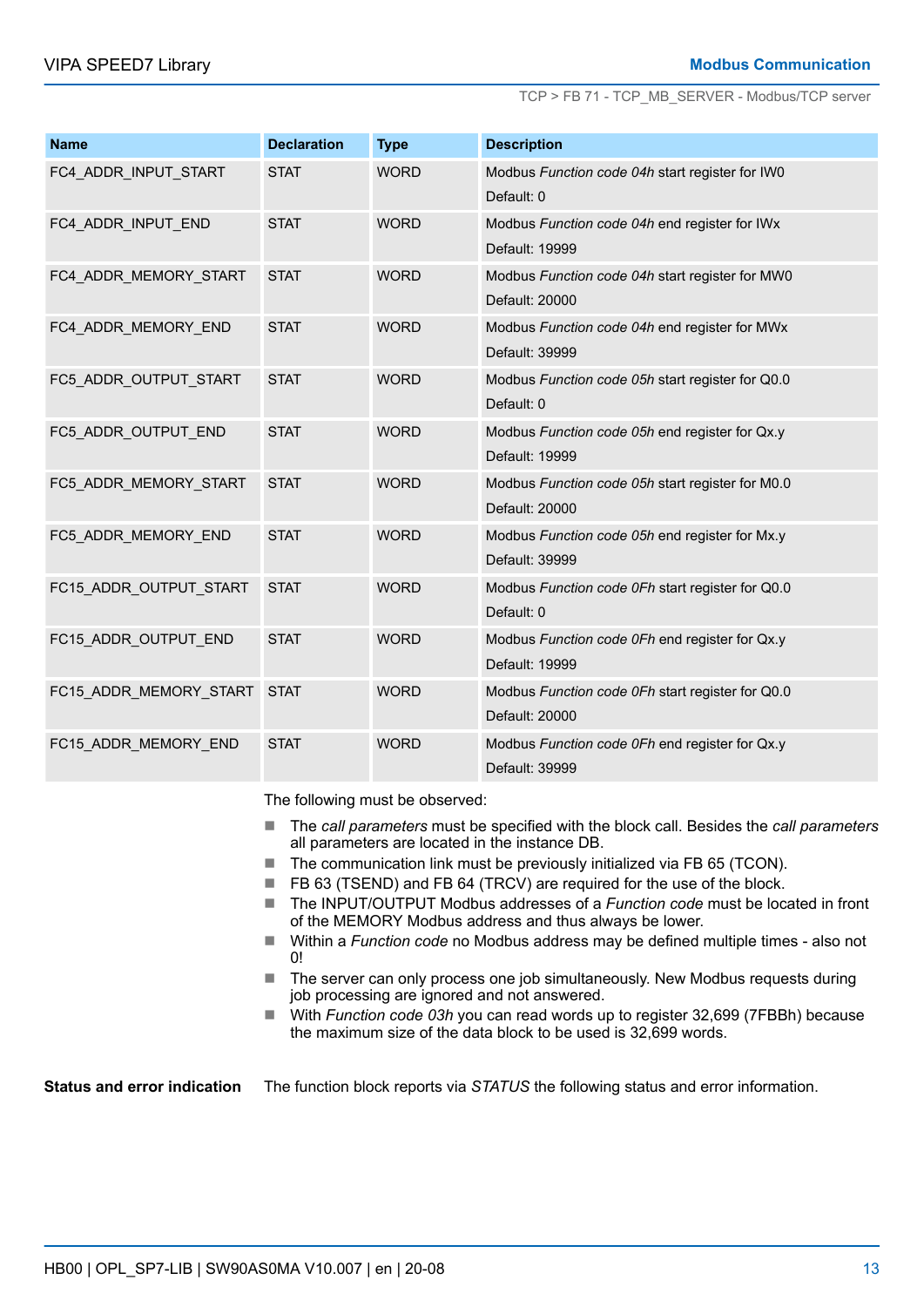TCP > FB 71 - TCP\_MB\_SERVER - Modbus/TCP server

| <b>STATUS</b> | <b>NDR</b>     | <b>DR</b>    | <b>ERROR</b> | <b>Description</b>                                                                             |
|---------------|----------------|--------------|--------------|------------------------------------------------------------------------------------------------|
| 0000h         | 0 or $1^*$     |              | 0            | Operation executed without error.                                                              |
| 7000h         | $\overline{0}$ | $\mathbf{0}$ | $\Omega$     | No connection established or communication error (TCON).                                       |
| 7005h         | $\overline{0}$ | $\mathbf{0}$ | $\Omega$     | Data are sent.                                                                                 |
| 7006h         | $\mathbf{0}$   | $\mathbf{0}$ | $\Omega$     | Data are received.                                                                             |
| 8210h         | $\mathbf{0}$   | $\mathbf{0}$ | 1            | The hardware is incompatible with the block library Modbus RTU/TCP.                            |
| 8380h         | $\mathbf{0}$   | $\mathbf{0}$ | 1            | Received Modbus frame does not have the correct format or bytes are<br>missing.                |
| 8381h         | $\mathbf{0}$   | $\Omega$     | 1            | Exception Code 01h, Function code is not supported. $\&$ 24                                    |
| 8382h         | $\mathbf{0}$   | $\mathbf{0}$ | 1            | <i>Exception Code 03h, data length or data value are not valid.</i> $\frac{6}{9}$ 24           |
| 8383h         | $\mathbf{0}$   | $\mathbf{0}$ | 1            | <i>Exception Code 02h, invalid start address or address range</i> $\frac{6}{2}$ 24             |
| 8384h         | $\mathbf 0$    | $\mathbf 0$  | 1            | Exception Code 04h, area length error when accessing inputs, outputs or<br>bit memories. $624$ |
| 8387h         | $\overline{0}$ | $\mathbf{0}$ | 1            | Connection ID (TCON) does not match the instance or client returns wrong<br>protocol ID.       |
| 8187h         | $\mathbf 0$    | 0            | 1            | MB DATA PTR not valid.                                                                         |

\*) Error free Modbus job with *Function code 05h, 06h, 0Fh* or *10h* returns NDR=1 and DR=0 resp. error free Modbus job with *Function code 01h, 02h, 03h, 04h* return DR=1 and NDR=0.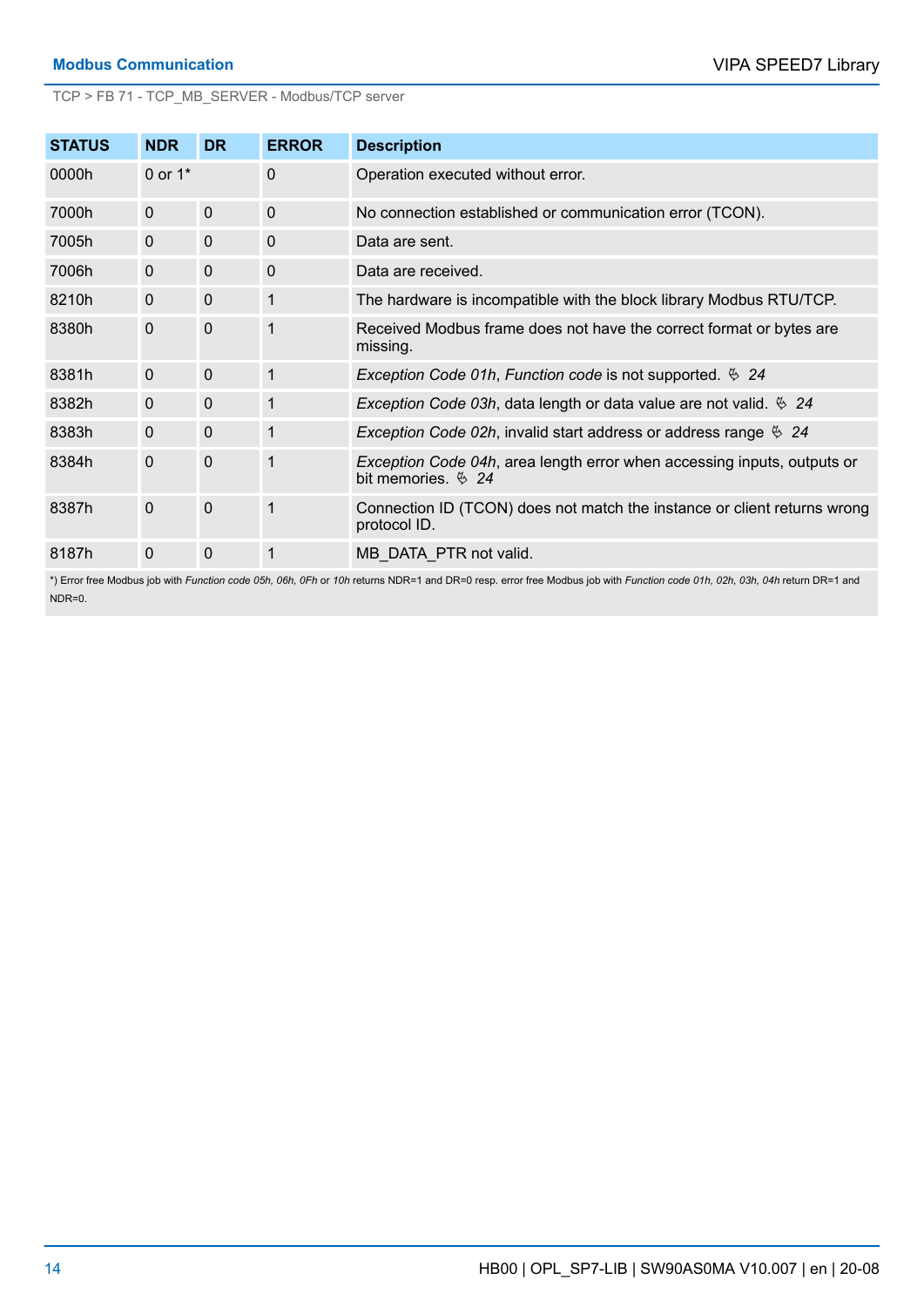| 4.1.2.2         | <b>Example</b>           |                                                                                                                                                                                                                                                                                                                                                                                 |  |  |  |  |  |
|-----------------|--------------------------|---------------------------------------------------------------------------------------------------------------------------------------------------------------------------------------------------------------------------------------------------------------------------------------------------------------------------------------------------------------------------------|--|--|--|--|--|
| <b>Task</b>     |                          | The CPU provides 100 byte data in the flag area starting from MB200 for a Modbus client<br>via the Modbus register 049. Data can be read from the Modbus client via Function<br>code 03h and written with Function code 06h, 10h. The CPU output Q1.0 is to be con-<br>trolled by a Modbus client via Function code 05h and the start address 5008. Errors are<br>to be stored. |  |  |  |  |  |
| OB <sub>1</sub> |                          | CALL<br>FB<br>65, DB65<br>REQ<br>$:=M100.0$<br>$:=$ $W$ #16#1<br>ID<br>$:=$ M100.1<br>DONE<br>BUSY<br>$: =$<br>ERROR<br>$:=M100.2$<br>STATUS := MW102<br>CONNECT: = P#DB255.DBX 0.0 BYTE 64                                                                                                                                                                                     |  |  |  |  |  |
|                 |                          | UN<br>100.2<br>М<br>SPB<br>ERR1                                                                                                                                                                                                                                                                                                                                                 |  |  |  |  |  |
|                 |                          | L<br>102<br>МW<br>T<br>104<br>МW                                                                                                                                                                                                                                                                                                                                                |  |  |  |  |  |
|                 |                          | ERR1: NOP<br>0<br>100.1<br>U<br>М<br>100.0<br>R<br>М                                                                                                                                                                                                                                                                                                                            |  |  |  |  |  |
|                 |                          | 5000<br>L<br>52<br>DB71.DBW<br>Т                                                                                                                                                                                                                                                                                                                                                |  |  |  |  |  |
|                 |                          | CALL FB<br>71, DB71<br>$:=M101.0$<br>ENABLE<br>MB DATA PTR: = P#M 200.0 BYTE 100<br>ID<br>$:=$ $W$ #16#1<br>$:=$ M101.1<br>NDR<br>$:=M101.2$<br>DR<br>$:=$ M101.3<br>ERROR<br>:=MW106<br>STATUS                                                                                                                                                                                 |  |  |  |  |  |
|                 |                          | 101.3<br>UN<br>М<br>SPB<br>ERR2<br>106<br>L<br>ΜW<br>Т<br>108<br>ΜW<br>ERR2: NOP<br>$\circ$                                                                                                                                                                                                                                                                                     |  |  |  |  |  |
|                 | <b>OB1 - Description</b> | Call of FB 65 (TCON) to establish a communication connection with the partner sta-<br>$1. \blacksquare$<br>tion.                                                                                                                                                                                                                                                                |  |  |  |  |  |
|                 |                          | Calling the handling block of the Modbus/TCP server with the correct parameters.<br>$2. \triangleright$                                                                                                                                                                                                                                                                         |  |  |  |  |  |
|                 |                          | There is no connection to the partner station and MW102 returns 7000h.<br>$3. \pm$                                                                                                                                                                                                                                                                                              |  |  |  |  |  |
|                 |                          | 4. Set M100.0 in the CPU to TRUE.                                                                                                                                                                                                                                                                                                                                               |  |  |  |  |  |
|                 |                          | If M100.0 is automatically reset, the connection to the partner station is estab-<br>⇨<br>lished and MW108 returns 7006h.                                                                                                                                                                                                                                                       |  |  |  |  |  |
|                 |                          | 5. The Modbus start register in the process image, which can be reached by Function<br>code 05h, may be changed in the example by the parameter<br>FC5_ADDR_OUTPUT_START (word 52 in the instance data block).                                                                                                                                                                  |  |  |  |  |  |
|                 |                          | 6. Set M101.0 in the CPU to TRUE.                                                                                                                                                                                                                                                                                                                                               |  |  |  |  |  |
|                 |                          | $\Rightarrow$ The Modbus server now works.                                                                                                                                                                                                                                                                                                                                      |  |  |  |  |  |
|                 |                          | 7. The client sends a Modbus request with <i>Function code 03h</i> start address 10 and<br>quantity 30.                                                                                                                                                                                                                                                                         |  |  |  |  |  |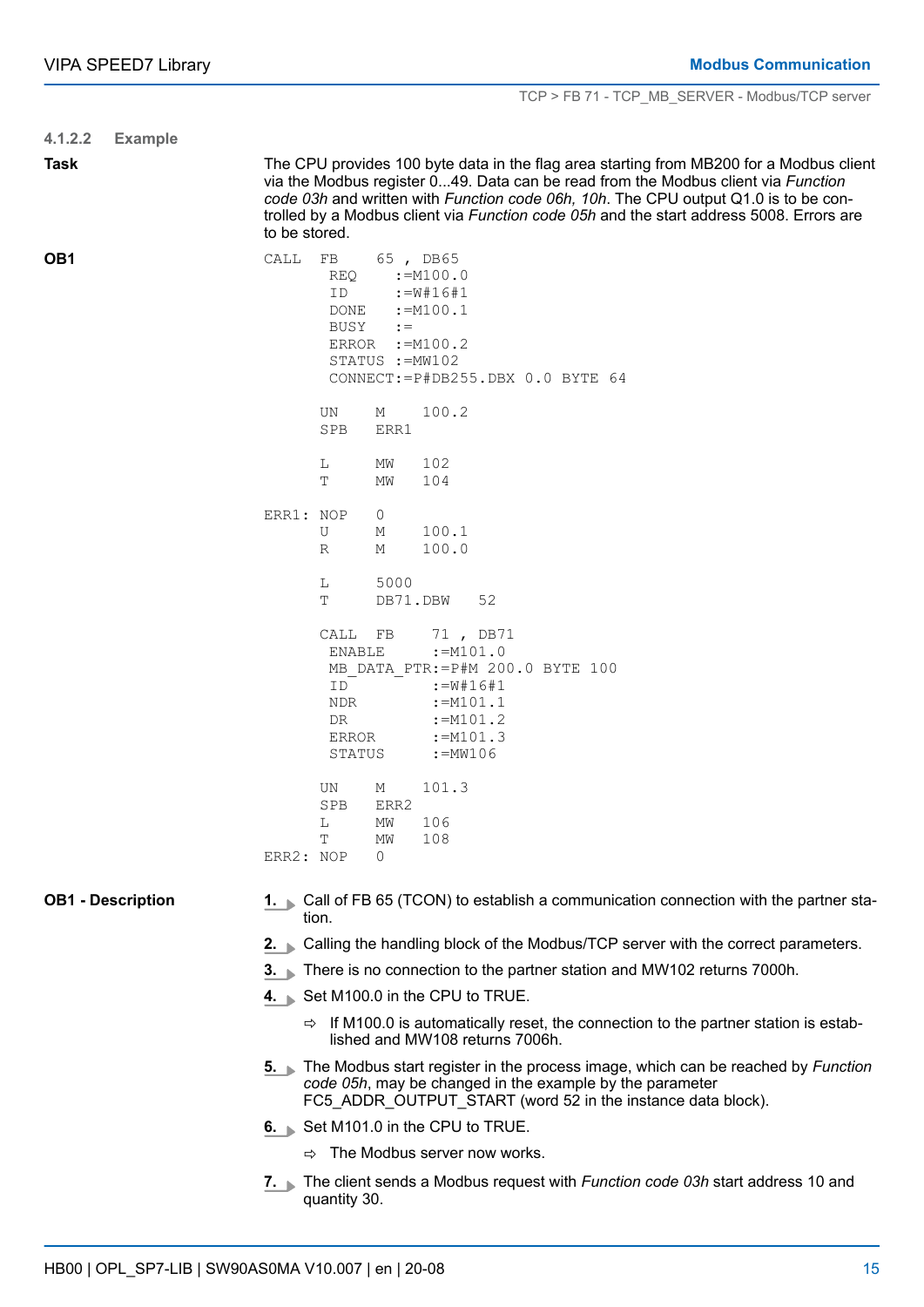<span id="page-15-0"></span>RTU > FB 72 - RTU\_MB\_MASTER - Modbus RTU master

- $\Rightarrow$  The server responds with 60 byte starting from MB220. DR is set for one CPU cycle and thus M101.2 is set to "1".
- **8.** The client sends a Modbus request with *Function code 05h* start address 5008 and the value FF00h.
	- $\Rightarrow$  The server acknowledges the request and writes "1" to the output Q1.0. NDR is set for one CPU cycle and thus M101.1 is set to "1".
- **9.** The client sends a Modbus request with *Function code 03h* start address 50 (does not exist) and quantity 1.
	- ð The server responds with *Exception Code 02h* an sets ERROR/STATUS for one CPU cycle. MW108 returns 8383h.

## **4.2 RTU 4.2.1 FB 72 - RTU\_MB\_MASTER - Modbus RTU master**

**4.2.1.1 Description**

This function block allows the operation of the internal serial RS485 interface of a VIPA SPEED7 CPU or a VIPA System SLIO CP 040 as Modbus RTU master.

#### **Call parameter**

| <b>Name</b>                                              | <b>Declaration</b> | <b>Type</b> | <b>Description</b>                                                                                                                 |  |
|----------------------------------------------------------|--------------------|-------------|------------------------------------------------------------------------------------------------------------------------------------|--|
| <b>REQ</b>                                               | IN                 | <b>BOOL</b> | Start job with edge 0-1.                                                                                                           |  |
| <b>HARDWARE</b>                                          | IN                 | <b>BYTE</b> | 1 = System SLIO CP 040 /                                                                                                           |  |
|                                                          |                    |             | 2 = VIPA SPEED7 CPU                                                                                                                |  |
| <b>LADDR</b>                                             | IN                 | <b>INT</b>  | Logical address of the System SLIO CP 040 (parameter<br>is ignored with the VIPA SPEED7 CPU).                                      |  |
| MB_UNIT_ID                                               | IN                 | <b>BYTE</b> | Modbus: Device identification = Address of the slave<br>(0247).                                                                    |  |
| <b>MB FUNCTION</b>                                       | IN                 | <b>BYTE</b> | Modbus: Function code.                                                                                                             |  |
|                                                          |                    |             | Please note that the Function code 16h is not sup-<br>ported!                                                                      |  |
| MB_DATA_ADDR                                             | IN                 | <b>WORD</b> | Modbus: Start address or Sub function code.                                                                                        |  |
| <b>MB DATA LEN</b>                                       | IN                 | <b>INT</b>  | Modbus: Number of register/bits.                                                                                                   |  |
| MB_DATA_PTR                                              | IN                 | <b>ANY</b>  | Modbus: Data buffer (only flag area or data block of<br>data type byte allowed) for access with function code<br>03h, 06h and 10h. |  |
| DONE*                                                    | <b>OUT</b>         | <b>BOOL</b> | Job finished without error.                                                                                                        |  |
| <b>BUSY</b>                                              | <b>OUT</b>         | <b>BOOL</b> | Job is running.                                                                                                                    |  |
| ERROR*                                                   | <b>OUT</b>         | <b>BOOL</b> | Job is ready with error - parameter STATUS has error<br>information.                                                               |  |
| STATUS*                                                  | <b>OUT</b>         | <b>WORD</b> | Extended status and error information.                                                                                             |  |
| *) Parameter is available until the next call of the FB. |                    |             |                                                                                                                                    |  |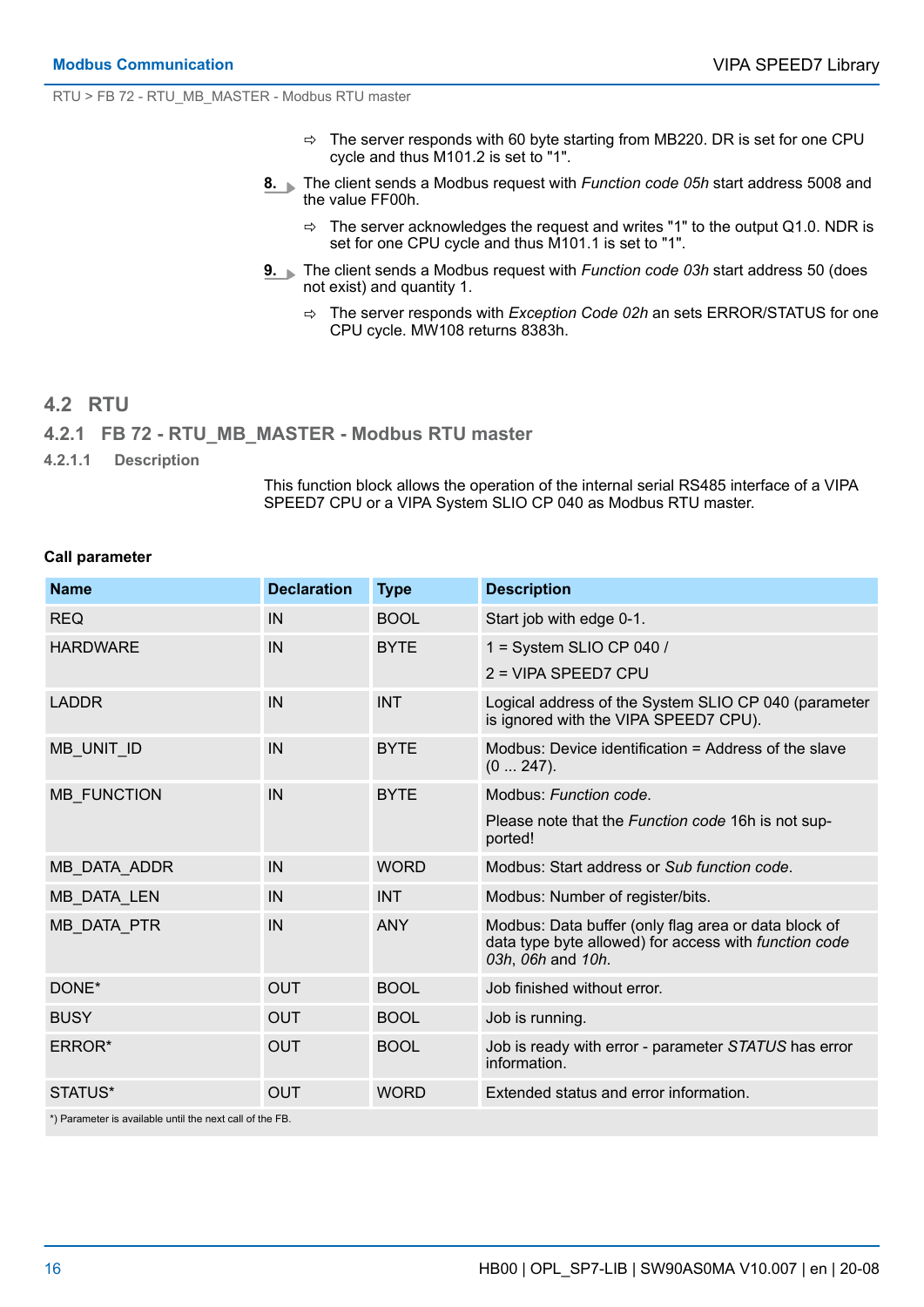#### **Parameter in instance DB**

| <b>Name</b>        | <b>Declaration</b> | <b>Type</b> | <b>Description</b>                                                                                                                          |
|--------------------|--------------------|-------------|---------------------------------------------------------------------------------------------------------------------------------------------|
| <b>INIT</b>        | <b>STAT</b>        | <b>BOOL</b> | With an edge 0-1 an synchronous reset is established at<br>the System SLIO CP 040. After a successful reset the<br>bit automatically reset. |
| PROTOCOL TIMEOUT   | <b>STAT</b>        | <b>INT</b>  | Blocking time before an active job can be cancelled by<br>the user.                                                                         |
|                    |                    |             | Default: 3s                                                                                                                                 |
| <b>RCV TIMEOUT</b> | <b>STAT</b>        | <b>INT</b>  | Monitoring time for a job.                                                                                                                  |
|                    |                    |             | Default: 2s                                                                                                                                 |

The following must be observed:

- The *call parameters* must be specified with the block call. Besides the *call parameters* all parameters are located in the instance DB.
- $\blacksquare$  The interface to be used must be configured before:
	- VIPA System SLIO CP 040: Configuration as "Modbus master RTU" with 60 byte IO-Size in the hardware configuration.
	- Internal serial RS485 interface of a VIPA CPU:
	- Configuration via SFC 216 (SER\_CFG) with protocol "Modbus master RTU".
- FB 60 SEND and FB 61 RECEIVE (or FB 65 SEND\_RECV) are required for the use of the block, even if the internal serial RS485 interface of a VIPA CPU is used.
- During job processing changes to the input parameters are not evaluated.
- **E** Broadcast request via MB\_UNIT\_ID = 0 are only accepted for writing functions.
- With the following conditions a job processing is completed or cancelled:
	- *DONE* = 1 job without error
	- *ERROR* = 1 job with error
	- Expiration of time-out (parameterization at the interface)
- If *REQ* is reset before *DONE* or *ERROR* is set, STATUS 8200h is reported. Here the current job is still processed.

The function block reports via STATUS the following status and error information. **Status and error indication**

| <b>STATUS</b> | <b>DONE</b> | <b>BUSY</b> | <b>ERROR</b> | <b>Description</b>                                                                                |
|---------------|-------------|-------------|--------------|---------------------------------------------------------------------------------------------------|
| 0000h         | 1           | $\Omega$    | $\mathbf{0}$ | Operation executed without error.                                                                 |
| 7000h         | $\Omega$    | 0           | $\Omega$     | No connection established or communication error.                                                 |
| 7004h         | $\Omega$    | 0           | $\mathbf{0}$ | Connection established and monitored. No job active.                                              |
| 7005h         | $\mathbf 0$ | 1           | $\mathbf{0}$ | Data are sent.                                                                                    |
| 7006h         | $\Omega$    | 1           | $\mathbf{0}$ | Data are received.                                                                                |
| 8210h         | $\Omega$    | $\Omega$    |              | The hardware is incompatible with the block library Modbus RTU/<br>TCP.                           |
| 8381h         | $\Omega$    | $\Omega$    |              | Server returns <i>Exception Code 01h</i> . $624$                                                  |
| 8382h         | 0           | $\Omega$    |              | Server returns <i>Exception Code 03h</i> or wrong start address.<br>$\overset{\circ}{\otimes}$ 24 |
| 8383h         | $\mathbf 0$ | 0           |              | Server returns Exception Code 02h. $624$                                                          |
| 8384h         | $\mathbf 0$ | $\Omega$    |              | Server returns Exception Code 04h. $624$                                                          |
| 8386h         | $\mathbf 0$ | 0           |              | Server returns wrong Function code.                                                               |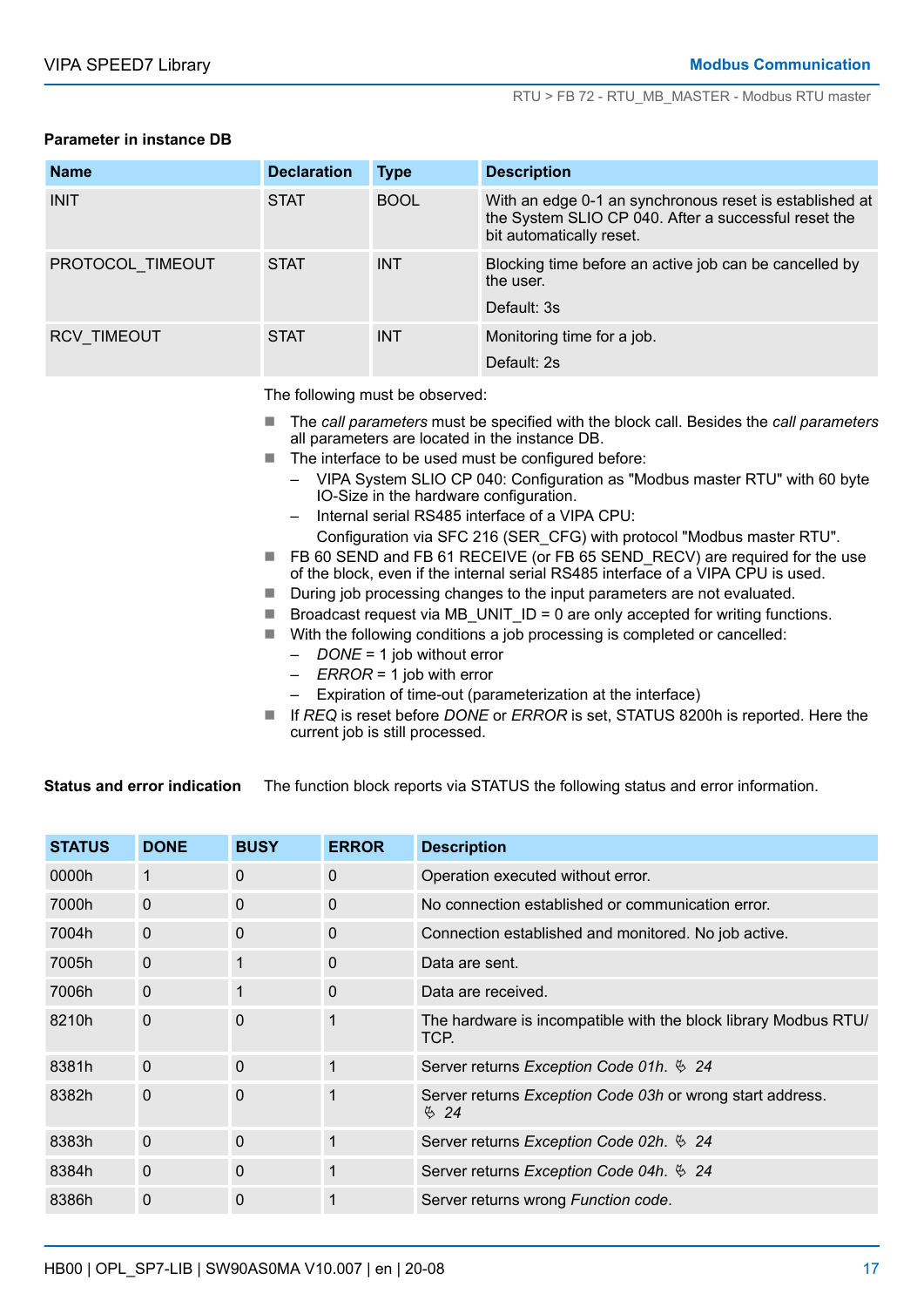RTU > FB 72 - RTU\_MB\_MASTER - Modbus RTU master

| <b>STATUS</b> | <b>DONE</b>    | <b>BUSY</b> | <b>ERROR</b> | <b>Description</b>                                            |
|---------------|----------------|-------------|--------------|---------------------------------------------------------------|
| 8388h         | $\mathbf 0$    | $\mathbf 0$ |              | Server returns wrong value or quantity.                       |
| 80C8h         | $\mathbf 0$    | $\mathbf 0$ |              | No answer of the server during the duration (RCV TIMEOUT).    |
| 8188h         | $\mathbf{0}$   | $\Omega$    |              | MB FUNCTION not valid.                                        |
| 8189h         | $\overline{0}$ | $\mathbf 0$ |              | MB DATA ADDR not valid.                                       |
| 818Ah         | $\mathbf 0$    | $\Omega$    |              | MB DATA LEN not valid.                                        |
| 818Bh         | $\Omega$       | $\Omega$    |              | MB DATA PTR not valid.                                        |
| 8201h         | $\mathbf{0}$   | $\mathbf 0$ |              | HARDWARE not valid.                                           |
| 8202h         | $\Omega$       | $\Omega$    |              | MB UNIT ID not valid.                                         |
| 8200h         | 0              | $\mathbf 0$ |              | Another Modbus request is processed at the time via the port. |

| 4.2.1.2                    | <b>Example</b> |                                                                                                                                                                                                                                                                                                                                 |  |  |  |  |  |
|----------------------------|----------------|---------------------------------------------------------------------------------------------------------------------------------------------------------------------------------------------------------------------------------------------------------------------------------------------------------------------------------|--|--|--|--|--|
| <b>Task</b>                |                | With Function code 03h, starting from address 2000, 100 register are to be read from a<br>Modbus RTU slave with address 99 and stored in flag area starting from MB200. Errors<br>are to be stored. The Modbus RTU master is realized via the internal serial RS485 inter-<br>face of a VIPA CPU.                               |  |  |  |  |  |
| <b>OB100</b>               |                | CALL<br>SFC 216<br>Protocol := B#16#5<br>Parameter := DB10<br>Baudrate: $=$ B#16#9<br>$CharLen:=B#16#3$<br>Parity: = B#16#2<br>$StopBits:=B#16#1$<br>FlowControl: = B#16#1<br>$RetVal:=MW100$                                                                                                                                   |  |  |  |  |  |
| <b>OB100 - Description</b> |                | 1. Calling of the SFC 216 (SER_CFG) to configure the internal serial interface of the<br>VIPA CPU.                                                                                                                                                                                                                              |  |  |  |  |  |
|                            |                | 2. Protocol: "Modbus Master RTU", 9600 baud, 8 data bit, 1 stop bit, even parity, no<br>flow control.                                                                                                                                                                                                                           |  |  |  |  |  |
|                            |                | 3. DB10 has a variable of type WORD with a Modbus time-out (value in ms).                                                                                                                                                                                                                                                       |  |  |  |  |  |
| OB1                        |                | 72, DB72<br>CALL<br>FB<br>$:=M101.0$<br>REQ.<br>HARDWARE<br>$:= B#16#2$<br>LADDR<br>$: =$<br>MB UNIT ID := B#16#63<br>MB FUNCTION := B#16#3<br>MB DATA ADDR: = W#16#7D0<br>MB DATA LEN := 100<br>MB DATA PTR := P#M 200.0 BYTE 200<br><b>DONE</b><br>$:=M101.1$<br>BUSY<br>$: =$<br>$:=M101.2$<br>ERROR<br>STATUS<br>$:=$ MW102 |  |  |  |  |  |
|                            |                | 101.2<br>UN<br>М<br><b>SPB</b><br>ERR1<br>102<br>L<br>МW                                                                                                                                                                                                                                                                        |  |  |  |  |  |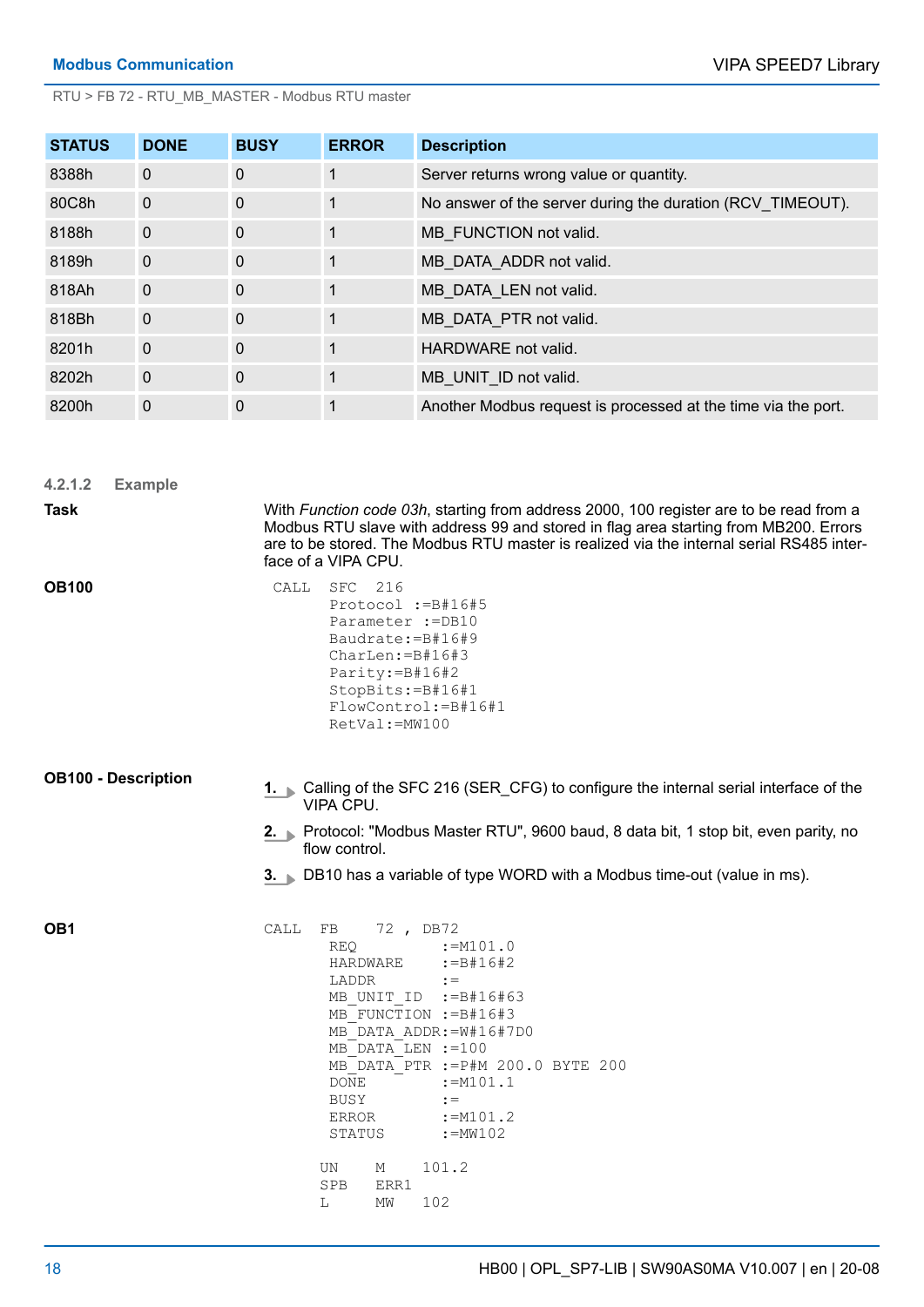|           | T | МW | 104   |
|-----------|---|----|-------|
| ERR1: NOP |   | 0  |       |
|           | Н | M  | 101.1 |
|           |   | M  | 101.0 |

#### <span id="page-18-0"></span>**OB1 - Description**

- **1.** Calling the handling block of the Modbus RTU master with the correct parameters.
- **2.** If the interface was correctly initialized in the OB 100, the master can be used and MW102 returns 7004h.
- **3.** Set M101.0 in the CPU to TRUE.
	- $\Rightarrow$  The Modbus request is sent and it is waited for a response.

If M101.0 is automatically reset, the job was finished without errors and the read data are stored in the CPU starting from bit memory byte 200. MW104 returns 7004h and indicates waiting for a new job.

If M101.0 is not automatically reset and MW104 returns non-zero, an error has occurred. The cause of error can be read by the code of MW104 (e.g. MW104 = 8382h when the start address 2000 in the server is not available). MW102 returns 7004h and indicates waiting for a new job.

- **4.2.2 FB 73 RTU\_MB\_SLAVE Modbus RTU slave**
- **4.2.2.1 Description**

This function block allows the operation of the internal serial RS485 interface of a VIPA SPEED7 CPU or a VIPA System SLIO CP 040 as Modbus RTU slave.

#### **Call parameter**

| <b>Name</b>      | <b>Declaration</b> | <b>Type</b> | <b>Description</b>                                                                                                              |
|------------------|--------------------|-------------|---------------------------------------------------------------------------------------------------------------------------------|
| <b>ENABLE</b>    | IN                 | <b>BOOL</b> | Activation/Deactivation Modbus server.                                                                                          |
| <b>HARDWARE</b>  | IN                 | <b>BYTE</b> | 1 = System SLIO CP 040 /                                                                                                        |
|                  |                    |             | $2 = VIPA$ SPEED7 CPU                                                                                                           |
| <b>LADDR</b>     | IN                 | <b>INT</b>  | Logical address of the System SLIO CP 040 (parameter is<br>ignored with the VIPA SPEED7 CPU).                                   |
| MB UNIT ID       | IN                 | <b>BYTE</b> | Modbus: Device identification = own address $(1 \dots 247)$ .                                                                   |
| MB DATA PTR      | IN                 | <b>ANY</b>  | Modbus: Data buffer (only flag area or data block of data type<br>byte allowed) for access with function code 03h, 06h and 10h. |
| NDR <sup>*</sup> | <b>OUT</b>         | <b>BOOL</b> | New data were written by the Modbus client.                                                                                     |
| DR <sup>*</sup>  | <b>OUT</b>         | <b>BOOL</b> | Data were read by the Modbus client.                                                                                            |
| ERROR*           | <b>OUT</b>         | <b>BOOL</b> | Job is ready with error - parameter STATUS has error informa-<br>tion.                                                          |
| STATUS*          | <b>OUT</b>         | <b>WORD</b> | Extended status and error information.                                                                                          |
|                  |                    |             |                                                                                                                                 |

\*) Parameter is available until the next call of the FB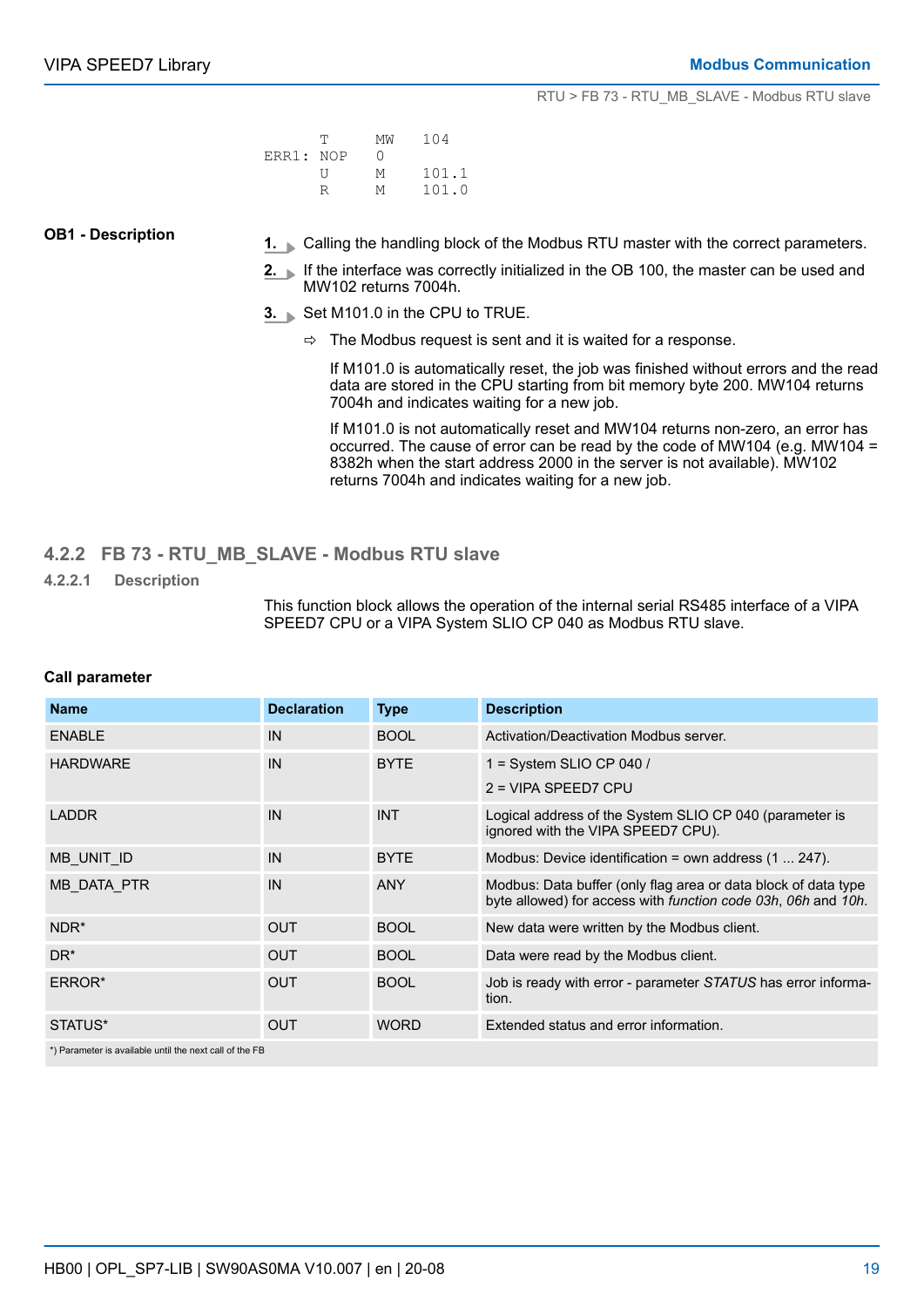#### **Parameter in instance DB**

| <b>Name</b>            | <b>Declaration</b> | <b>Type</b> | <b>Description</b>                                                                 |
|------------------------|--------------------|-------------|------------------------------------------------------------------------------------|
| <b>INIT</b>            | <b>STAT</b>        | <b>BOOL</b> | With an edge 0-1 an synchronous reset is established at the<br>System SLIO CP 040. |
| REQUEST_COUNT          | <b>STAT</b>        | <b>WORD</b> | Counter for each received frame.                                                   |
| <b>MESSAGE COUNT</b>   | <b>STAT</b>        | <b>WORD</b> | Counter for each valid Modbus request.                                             |
| BROADCAST COUNT        | <b>STAT</b>        | <b>WORD</b> | Counter for each valid Modbus broadcast request.                                   |
| <b>EXCEPTION COUNT</b> | <b>STAT</b>        | <b>WORD</b> | Counter for each negatively acknowledged Modbus request.                           |
| SUCCESS COUNT          | <b>STAT</b>        | <b>WORD</b> | Counter for each positively acknowledged Modbus request.                           |
| <b>BAD CRC COUNT</b>   | <b>STAT</b>        | <b>WORD</b> | Counter for each valid Modbus request with CRC error.                              |
| FC1 ADDR OUTPUT START  | <b>STAT</b>        | <b>WORD</b> | Modbus Function code 01h start register for Q0.0<br>Default: 0                     |
| FC1_ADDR_OUTPUT_END    | <b>STAT</b>        | <b>WORD</b> | Modbus Function code 01h end register for Qx.y<br>Default: 19999                   |
| FC1 ADDR MEMORY START  | <b>STAT</b>        | <b>WORD</b> | Modbus Function code 01h start register for M0.0<br>Default: 20000                 |
| FC1 ADDR MEMORY END    | <b>STAT</b>        | <b>WORD</b> | Modbus Function code 01h end register for Mx.y<br>Default: 39999                   |
| FC2 ADDR INPUT START   | <b>STAT</b>        | <b>WORD</b> | Modbus Function code 02h start register for I0.0<br>Default: 0                     |
| FC2 ADDR INPUT END     | <b>STAT</b>        | <b>WORD</b> | Modbus Function code 02h end register for Ix.y<br>Default: 19999                   |
| FC2_ADDR_MEMORY_START  | <b>STAT</b>        | <b>WORD</b> | Modbus Function code 02h start register for M0.0<br>Default: 20000                 |
| FC2_ADDR_MEMORY_END    | <b>STAT</b>        | <b>WORD</b> | Modbus Function code 02h end register for Mx.y<br>Default: 39999                   |
| FC4 ADDR INPUT START   | <b>STAT</b>        | <b>WORD</b> | Modbus Function code 04h start register for IW0<br>Default: 0                      |
| FC4 ADDR INPUT END     | <b>STAT</b>        | <b>WORD</b> | Modbus Function code 04h end register for IWx<br>Default: 19999                    |
| FC4_ADDR_MEMORY_START  | <b>STAT</b>        | <b>WORD</b> | Modbus Function code 04h start register for MW0<br>Default: 20000                  |
| FC4_ADDR_MEMORY_END    | <b>STAT</b>        | <b>WORD</b> | Modbus Function code 04 h end register for MW0<br>Default: 39999                   |
| FC5_ADDR_OUTPUT_START  | <b>STAT</b>        | <b>WORD</b> | Modbus Function code 05h start register for Q0.0<br>Default: 0                     |
| FC5_ADDR_OUTPUT_END    | <b>STAT</b>        | <b>WORD</b> | Modbus Function code 05h end register for Qx.y<br>Default: 19999                   |
| FC5_ADDR_MEMORY_START  | <b>STAT</b>        | <b>WORD</b> | Modbus Function code 05h start register for M0.0<br>Default: 20000                 |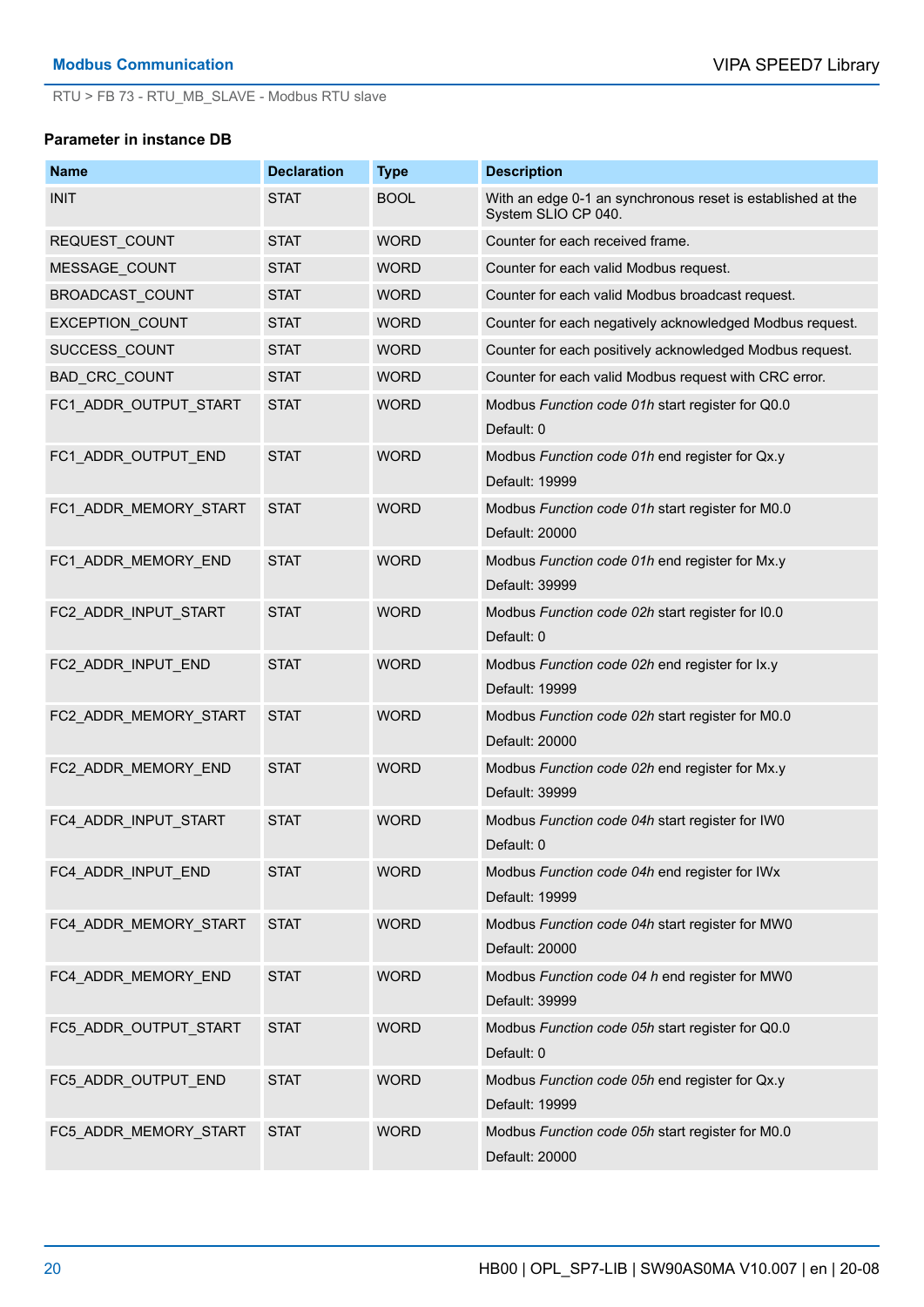| <b>Name</b>                 | <b>Declaration</b> | <b>Type</b> | <b>Description</b>                               |
|-----------------------------|--------------------|-------------|--------------------------------------------------|
| FC5 ADDR MEMORY END         | <b>STAT</b>        | <b>WORD</b> | Modbus Function code 05h end register for Mx.y   |
|                             |                    |             | Default: 39999                                   |
| FC15 ADDR OUTPUT START      | <b>STAT</b>        | <b>WORD</b> | Modbus Function code OFh start register for Q0.0 |
|                             |                    |             | Default: 0                                       |
| FC15 ADDR_OUTPUT_END        | <b>STAT</b>        | <b>WORD</b> | Modbus Function code OFh end register for Qx.y   |
|                             |                    |             | Default: 19999                                   |
| FC15 ADDR MEMORY START STAT |                    | <b>WORD</b> | Modbus Function code OFh start register for M0.0 |
|                             |                    |             | Default: 20000                                   |
| FC15 ADDR MEMORY END        | <b>STAT</b>        | <b>WORD</b> | Modbus Function code OFh end register for Mx.y   |
|                             |                    |             | Default: 39999                                   |

The following must be observed:

- The *call parameters* must be specified with the block call. Besides the *call parameters* all parameters are located in the instance DB.
- The interface to be used must be configured before:
	- VIPA System SLIO CP 040: Configuration as ASCII module with 60 byte IO-Size in the hardware configuration.
	- Internal serial RS485 interface of a VIPA CPU:

Configuration via SFC 216 (SER\_CFG) with protocol "ASCII".

- FB 60 SEND and FB 61 RECEIVE (or FB 65 SEND\_RECV) are required for the use of the block, even if the internal serial RS485 interface of a VIPA CPU is used.
- F Broadcast request via MB UNIT  $ID = 0$  are only accepted for writing functions.
- The INPUT/OUTPUT Modbus addresses of a *Function code* must be located in front of the MEMORY Modbus address and thus always be lower.
- Within a *Function code* no Modbus address may be defined multiple times also not  $\Omega$
- $\blacksquare$  The slave can only process one job simultaneously. New Modbus requests during job processing are ignored and not answered.
- With *Function code 03h* you can read words up to register 32,699 (7FBBh) because the maximum size of the data block to be used is 32,699 words.

The function block reports via STATUS the following status and error information. **Status and error indication**

| <b>STATUS</b> | <b>NDR</b>   | <b>DR</b>    | <b>ERROR</b> | <b>Description</b>                                                                   |
|---------------|--------------|--------------|--------------|--------------------------------------------------------------------------------------|
| 0000h         | 0 or $1*$    |              | 0            | Operation executed without error.                                                    |
| 7000h         | $\mathbf{0}$ | $\mathbf 0$  | $\mathbf 0$  | No connection established or communication error.                                    |
| 7005h         | $\mathbf{0}$ | $\mathbf 0$  | $\mathbf 0$  | Data are sent.                                                                       |
| 7006h         | $\Omega$     | $\mathbf{0}$ | $\Omega$     | Data are received.                                                                   |
| 8210h         | $\mathbf{0}$ | $\mathbf{0}$ | $\mathbf 1$  | The hardware is incompatible with the block library Modbus RTU/TCP.                  |
| 8380h         | $\Omega$     | $\mathbf{0}$ | 1            | <b>CRC</b> error                                                                     |
| 8381h         | $\Omega$     | $\mathbf{0}$ | $\mathbf 1$  | Exception Code 01h, Function code is not supported. $\frac{6}{9}$ 24                 |
| 8382h         | $\mathbf{0}$ | $\mathbf{0}$ | 1            | <i>Exception Code 03h, data length or data value are not valid.</i> $\frac{6}{9}$ 24 |
| 8383h         | $\mathbf 0$  | $\mathbf 0$  | 1            | <i>Exception Code 02h</i> , invalid start address or address range. $\frac{6}{3}$ 24 |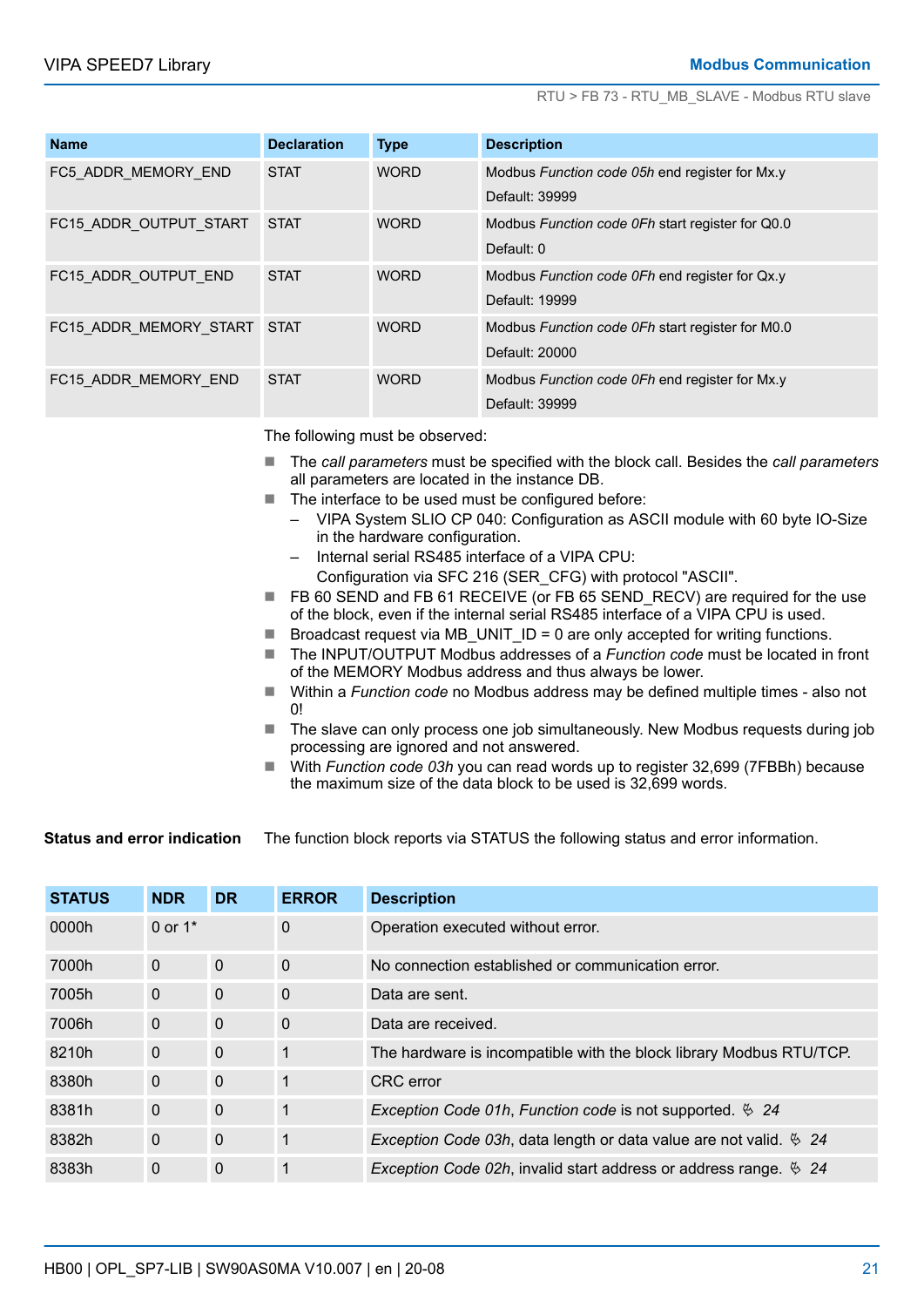| <b>STATUS</b> | <b>NDR</b>   | <b>DR</b>    | <b>ERROR</b> | <b>Description</b>                                                                             |
|---------------|--------------|--------------|--------------|------------------------------------------------------------------------------------------------|
| 8384h         | $\mathbf{0}$ | $\mathbf 0$  |              | Exception Code 04h, area length error when accessing inputs, outputs or<br>bit memories. $624$ |
| 8187h         | $\theta$     | $\mathbf{0}$ |              | MB DATA PTR not valid.                                                                         |
| 8201h         | 0            | $\mathbf{0}$ |              | HARDWARE not valid.                                                                            |
| 8202h         | $\mathbf{0}$ | $\mathbf{0}$ |              | MB UNIT ID not valid.                                                                          |
| 8203 h        | 0            | $\Omega$     |              |                                                                                                |

\*) Error free Modbus job with *Function code 05h, 06h, 0Fh* or *10h* returns NDR=1 and DR=0 resp. error free Modbus job with *Function code 01h, 02h, 03h, 04h* return DR=1 and NDR=0.

**4.2.2.2 Example**

**Task**

The CPU provides 100 byte data in the flag area starting from MB200 for a Modbus master via the Modbus register 0 ... 49. Data can be read by the Modbus master via *Function code 03h* and written with *Function code 06h, 10h*. The CPU output Q1.0 is to be controlled by a Modbus master via *Function code 05h* and the start address 5008. Errors are to be stored. The Modbus RTU slave with the address 99 is realized via the internal serial RS485 interface of a VIPA CPU.

#### **OB100**

 CALL SFC 216 Protocol :=B#16#1 Parameter :=DB10 Baudrate:=B#16#9 CharLen:=B#16#3 Parity:=B#16#2 StopBits:=B#16#1 FlowControl:=B#16#1 RetVal:=MW100

#### **OB100 - Description**

- **1.** Calling of the SFC 216 (SER CFG) to configure the internal serial interface of the VIPA CPU.
- **2.** Protocol: "ASCII", 9600 baud, 8 data bit, 1 stop bit, even parity, no flow control.
- **3.** DB10 has a variable of type WORD and must be passed as "Dummy".

#### **OB1**

```
 L 5000
 T DB73.DBW 58
 CALL FB 73 , DB73
ENABLE :=M101.0
 HARDWARE :=B#16#2
LADDR :=
MB_UNIT_ID :=B#16#63
 MB_DATA_PTR:=P#M 200.0 BYTE 100
N\overline{DR} :=M101.1<br>DR :=M101.2
 DR :=M101.2<br>ERROR :=M101.3
           :=M101.3 STATUS :=MW102
```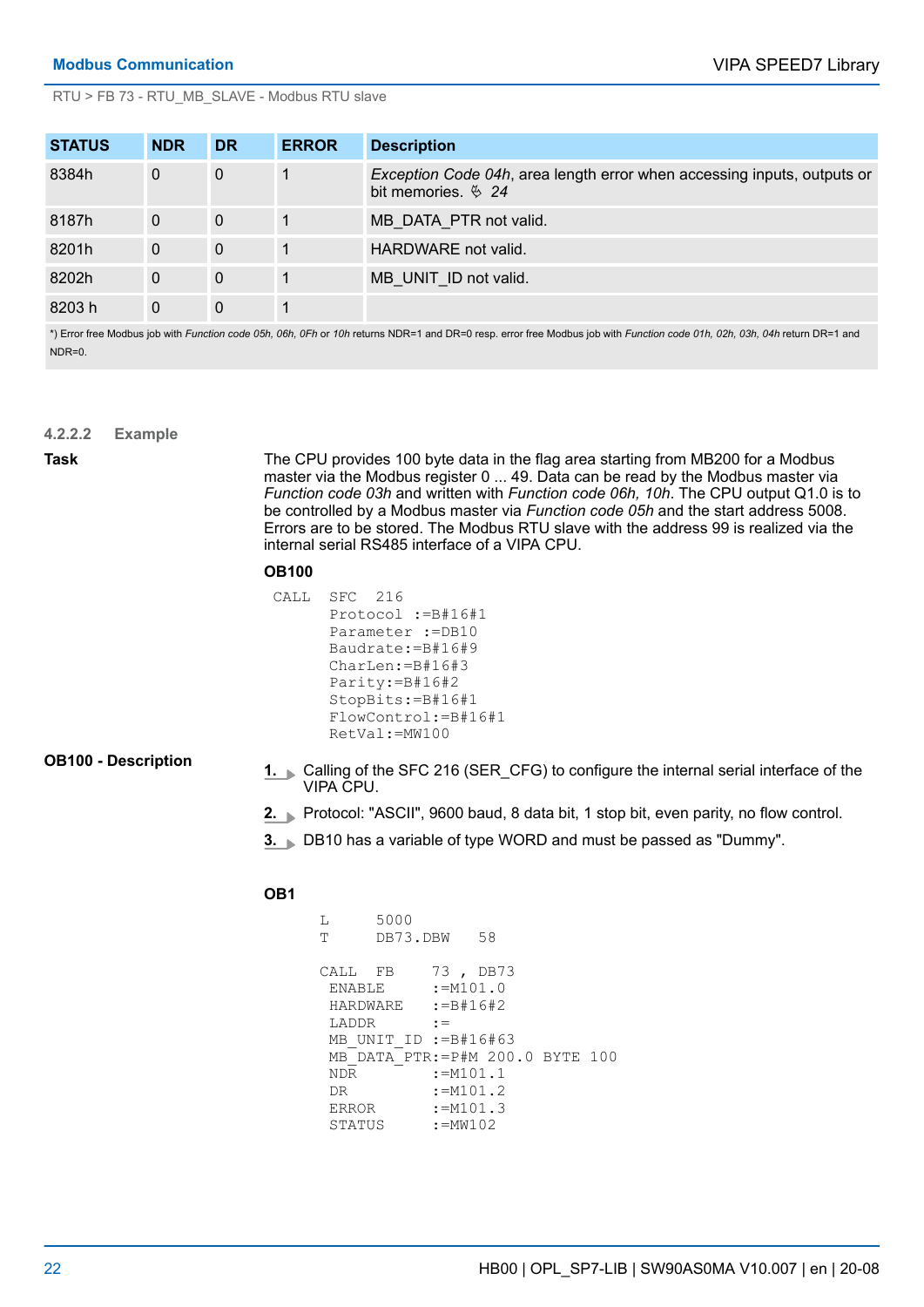|           | UN  | M    | 101.3 |
|-----------|-----|------|-------|
|           | SPB | ERR1 |       |
|           | т.  | МW   | 102   |
|           | Ͳ   | МW   | 104   |
| ERR1: NOP |     |      |       |

**OB1 - Description**

- **1.** Calling the handling block of the Modbus/TCP server with the correct parameters.
- **2.** If the interface was correctly initialized in the OB100, the slave can be used and MW102 returns 7006h.
- **3.** The Modbus start register in the process image, which can be reached by *Function code 05h*, may be changed in the example by the parameter FC5\_ADDR\_OUTPUT\_START (word 58 in the instance data block).
- **4.** Set M101.0 in the CPU to TRUE.
	- $\Rightarrow$  The Modbus slave now works.
- **5.** The master sends a Modbus request with *Function code 03h* start address 10 and quantity 30.
	- $\Rightarrow$  The slave responds with 60byte starting from MB200. DR is set for one CPU cycle and thus M101.2 is set to "1".
- **6.** The master sends a Modbus request with *Function code 05h* start address 5008 and the value FF00h.
	- $\Rightarrow$  The salve acknowledges the request and writes "1" to the output Q1.0. NDR is set for one CPU cycle and thus M101.1 is set to "1".
- **7.** The master sends a Modbus request with *Function code 03h* start address 50 (does not exist!) and quantity 1.
	- ð The server responds with *Exception Code 02h* and sets ERROR/STATUS for one CPU cycle. MW104 returns 8383h.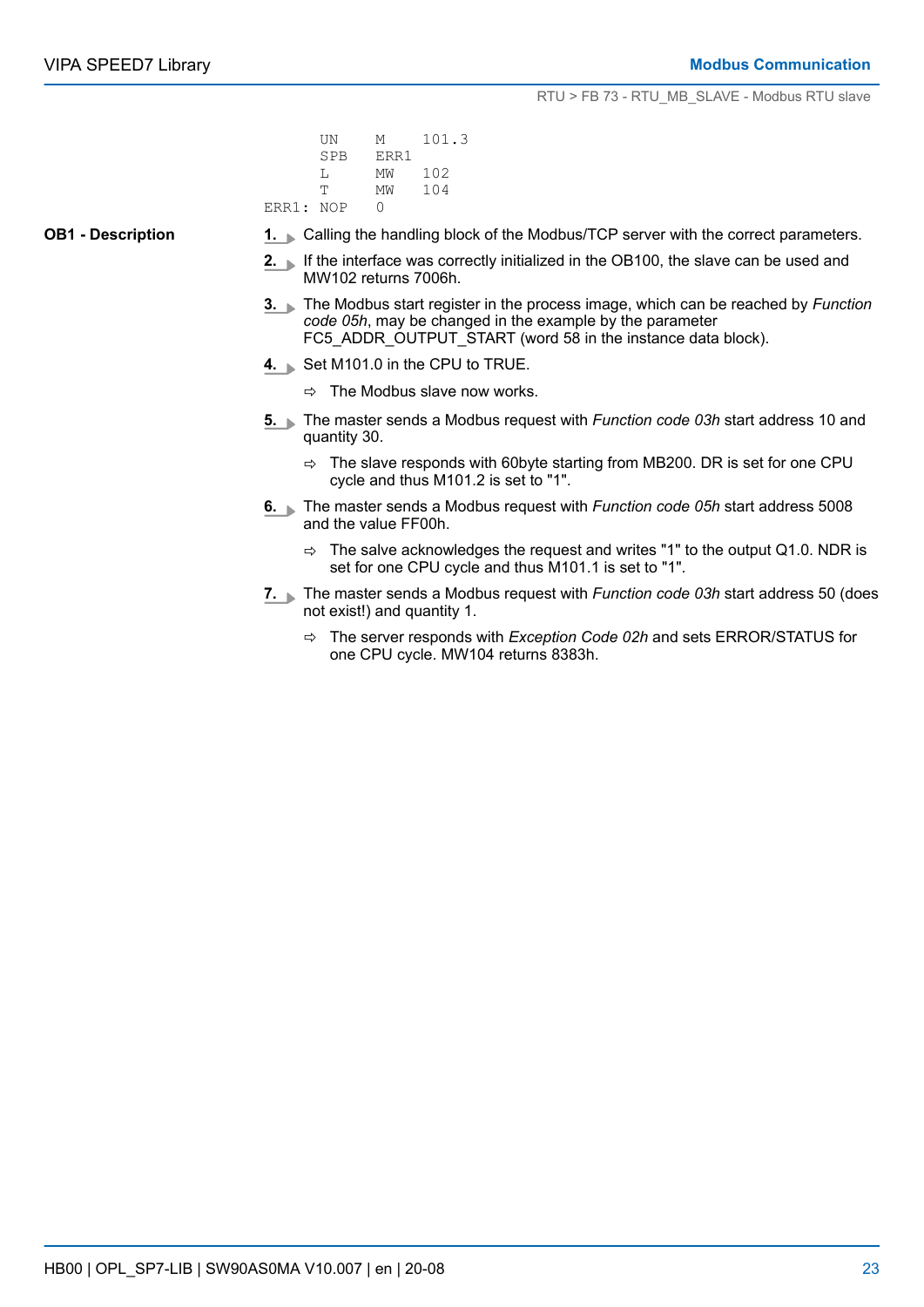<span id="page-23-0"></span>Modbus Exception Codes

## **4.3 Modbus** *Exception Codes*

| Code | <b>Name</b>                                              | <b>Description</b>                                                                                                                                                                                                                                                                                                                                                                                                                                                                                                                                                                                                                                                                                                                                                                                                                             |
|------|----------------------------------------------------------|------------------------------------------------------------------------------------------------------------------------------------------------------------------------------------------------------------------------------------------------------------------------------------------------------------------------------------------------------------------------------------------------------------------------------------------------------------------------------------------------------------------------------------------------------------------------------------------------------------------------------------------------------------------------------------------------------------------------------------------------------------------------------------------------------------------------------------------------|
| 01   | <b>ILLEGAL FUNCTION</b>                                  | The function code received in the query is not an allowable action for the<br>server (or slave). This may be because the function code is only applicable to<br>newer devices and was not implemented in the unit selected. It could also indi-<br>cate that the server (or slave) is in the wrong state to process a request of this<br>type, for example because it is unconfigured and is being asked to return reg-<br>ister values.                                                                                                                                                                                                                                                                                                                                                                                                       |
| 02   | <b>ILLEGAL DATA ADDRESS</b>                              | The data address received in the query is not an allowable address for the<br>server (or slave). More specifically, the combination of reference number and<br>transfer length is invalid. For a controller with 100 registers, the PDU (Protocol<br>Data Unit) addresses the first register as 0 and the last one as 99. If a request<br>is submitted with a starting register address of 96 and a quantity of registers of<br>4, then this request will successfully operate (address-wise at least) on regis-<br>ters 96, 97, 98, 99. If a request is submitted with a starting register address of<br>96 and a quantity of registers of 5, then this request will fail with Exception<br>Code 0x02 "ILLEGAL DATA ADDRESS" since it attempts to operate on regis-<br>ters 96, 97, 98, 99 and 100 and there is no register with address 100. |
| 03   | <b>ILLEGAL DATA VALUE</b>                                | A value contained in the query data field is not an allowable value for server (or<br>slave). This indicates a fault in the structure of the remainder of a complex<br>request, such as that the implied length is incorrect. It specifically does NOT<br>mean that a data item submitted for storage in a register has a value outside<br>the expectation of the application program, since the Modbus protocol is<br>unaware of the significance of any particular value of any particular register.                                                                                                                                                                                                                                                                                                                                         |
| 04   | <b>SLAVE DEVICE FAILURE</b>                              | An unrecoverable error occurred while the server (or slave) was attempting to<br>perform the requested action.                                                                                                                                                                                                                                                                                                                                                                                                                                                                                                                                                                                                                                                                                                                                 |
| 05   | <b>ACKNOWLEDGE</b>                                       | Specialized use in conjunction with programming commands. The server (or<br>slave) has accepted the request and is processing it, but a long duration of<br>time will be required to do so. This response is returned to prevent a timeout<br>error from occurring in the client (or master). The client (or master) can next<br>issue a Poll Program Complete message to determine if processing is com-<br>pleted.                                                                                                                                                                                                                                                                                                                                                                                                                           |
| 06   | <b>SLAVE DEVICE BUSY</b>                                 | Specialized use in conjunction with programming commands. The server (or<br>slave) is engaged in processing a long-duration program command. The client<br>(or master) should retransmit the message later when the server (or slave) is<br>free.                                                                                                                                                                                                                                                                                                                                                                                                                                                                                                                                                                                              |
| 08   | <b>MEMORY PARITY ERROR</b>                               | Specialized use in conjunction with function codes 20 and 21 and reference<br>type 6, to indicate that the extended file area failed to pass a consistency<br>check.                                                                                                                                                                                                                                                                                                                                                                                                                                                                                                                                                                                                                                                                           |
| 0A   | <b>GATEWAY PATH UNAVAILABLE</b>                          | Specialized use in conjunction with gateways, indicates that the gateway was<br>unable to allocate an internal communication path from the input port to the<br>output port for processing the request. Usually means that the gateway is mis-<br>configured or overloaded.                                                                                                                                                                                                                                                                                                                                                                                                                                                                                                                                                                    |
| 0B   | <b>GATEWAY TARGET DEVICE FAILED</b><br><b>TO RESPOND</b> | Specialized use in conjunction with gateways, indicates that no response was<br>obtained from the target device. Usually means that the device is not present<br>on the network.                                                                                                                                                                                                                                                                                                                                                                                                                                                                                                                                                                                                                                                               |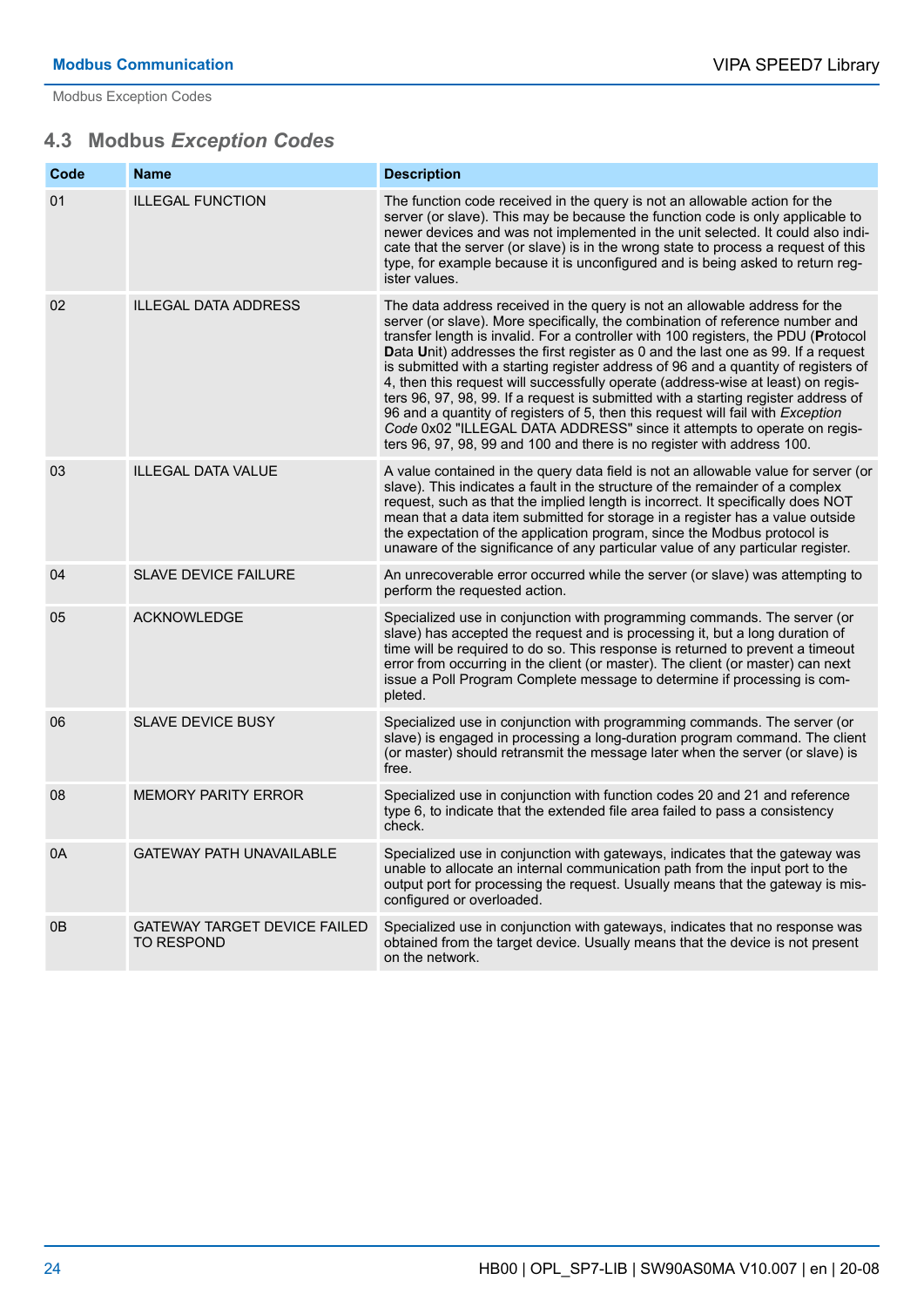### <span id="page-24-0"></span>**4.4 Modbus** *FKT Codes*

|  | <b>Naming convention</b> |
|--|--------------------------|
|--|--------------------------|

Modbus has some naming conventions:

|                          |                                                                | $Bit =$<br>Coil      | IN: "Input Status"<br><b>OUT: "Coil Status"</b>                                                                                                                                                                                                            |
|--------------------------|----------------------------------------------------------------|----------------------|------------------------------------------------------------------------------------------------------------------------------------------------------------------------------------------------------------------------------------------------------------|
|                          | $Word =$<br>Register                                           | IN: "Input Register" | OUT: "Holding Register"                                                                                                                                                                                                                                    |
|                          | ister".<br>ister".                                             |                      | Modbus differentiates between bit and word access; Bits = "Coils" and Words = "Reg-<br>Bit inputs are referred to as "Input-Status" and bit outputs as "Coil-Status".<br>Word inputs are referred to as "Input-Register" and word outputs as "Holding-Reg- |
| <b>Range definitions</b> |                                                                |                      | Normally the access with Modbus happens by means of the ranges 0x, 1x, 3x and 4x.                                                                                                                                                                          |
|                          |                                                                |                      | Ox and 1x gives you access to digital bit areas and 3x and 4x to analog word areas.                                                                                                                                                                        |
|                          | valid:                                                         |                      | For the VIPA CPs is not differentiating digital and analog data, the following assignment is                                                                                                                                                               |
|                          | 0x - Bit area for master output                                |                      |                                                                                                                                                                                                                                                            |
|                          | Access via function code 01h, 05h, 0Fh                         |                      |                                                                                                                                                                                                                                                            |
|                          | 1x - Bit area for master input                                 |                      |                                                                                                                                                                                                                                                            |
|                          | Access via function code 02h                                   |                      |                                                                                                                                                                                                                                                            |
|                          | 3x - Word area for master input                                |                      |                                                                                                                                                                                                                                                            |
|                          | Access via function code 04h                                   |                      |                                                                                                                                                                                                                                                            |
|                          | 4x - Word area for master output                               |                      |                                                                                                                                                                                                                                                            |
|                          | Access via function code 03h, 06h, 10h, 16h                    |                      |                                                                                                                                                                                                                                                            |
|                          | 1x0001<br>1x0002<br>1x0003                                     | 1x0022               |                                                                                                                                                                                                                                                            |
| IN                       | 3x0001                                                         | 3x0002               | 3x0003                                                                                                                                                                                                                                                     |
|                          | 0x0001<br>0x0002<br>0x0003                                     | 0x0022               |                                                                                                                                                                                                                                                            |
| OUT                      | 4x0001                                                         | 4x0002               | 4x0003                                                                                                                                                                                                                                                     |
| .                        | 10/ith the following Medhua function codes a Medhua mooter can |                      |                                                                                                                                                                                                                                                            |

#### **Overview**

With the following Modbus function codes a Modbus master can access a Modbus slave. The description always takes place from the point of view of the master:

| Code | <b>Command</b> | <b>Description</b>                    |
|------|----------------|---------------------------------------|
| 01h  | Read n Bits    | Read n bits of master output area 0x  |
| 02h  | Read n Bits    | Read n bits of master input area 1x   |
| 03h  | Read n Words   | Read n words of master output area 4x |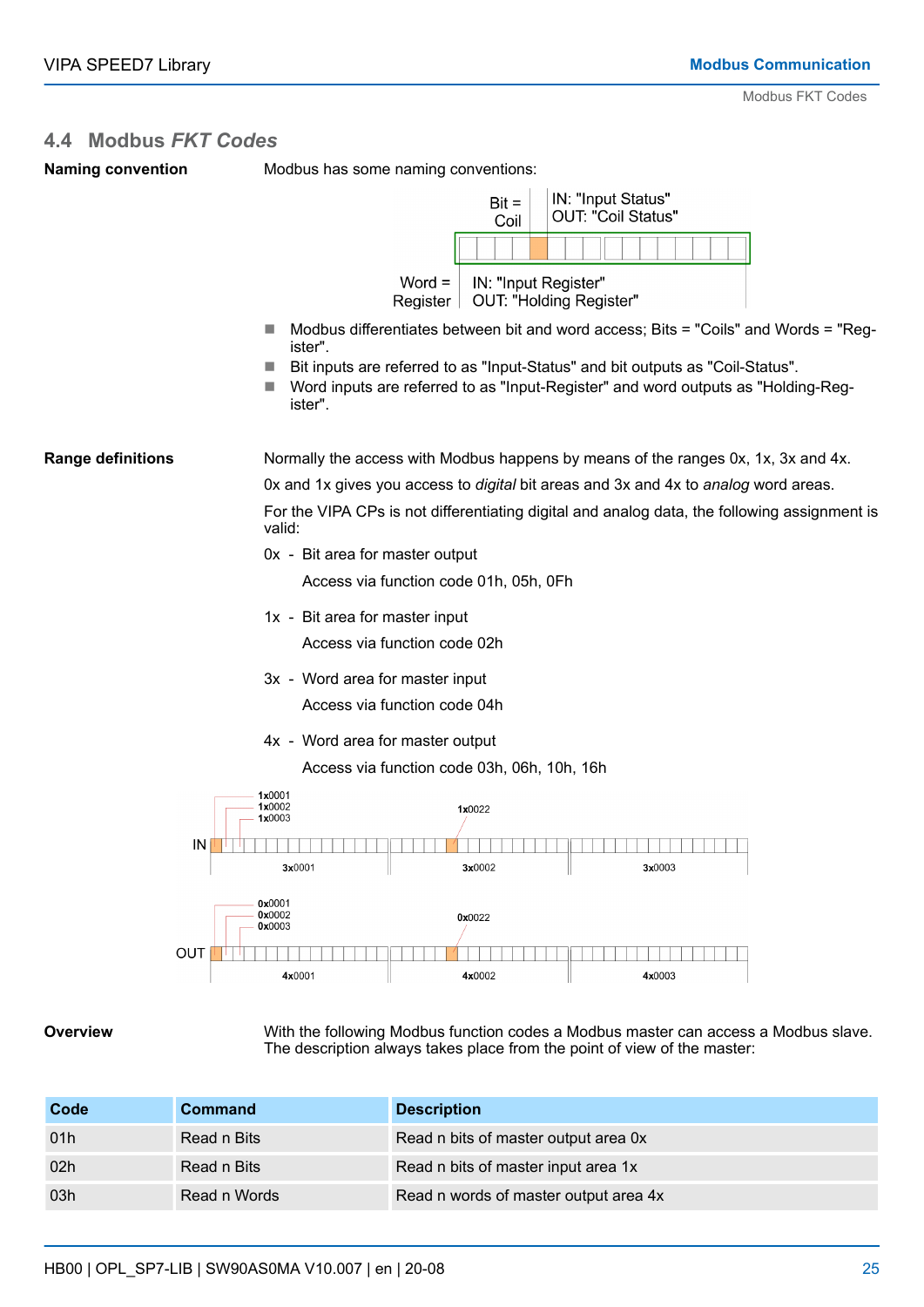#### **Modbus Communication** VIPA SPEED7 Library

Modbus FKT Codes

| Code | <b>Command</b>                    | <b>Description</b>                                                                                            |
|------|-----------------------------------|---------------------------------------------------------------------------------------------------------------|
| 04h  | Read n Words                      | Read n words master input area 3x                                                                             |
| 05h  | Write 1 Bit                       | Write 1 bit to master output area 0x                                                                          |
| 06h  | Write 1 Word                      | Write 1 word to master output area 4x                                                                         |
| 0Fh  | Write n Bits                      | Write n bits to master area 0x                                                                                |
| 10h  | Write n Words                     | Write n words to master area 4x                                                                               |
| 16h  | Mask 1 Word                       | Mask 1 word in master output area 4x                                                                          |
| 17h  | Write n Words and Read m<br>Words | Write n words into master output area 4x and the respond contains m<br>read words of the master input area 3x |

#### **Byte sequence in a word**

|           | 1 word   |
|-----------|----------|
| High byte | Low byte |

If the slave announces an error, the function code is sent back with a "OR" and 80h. Without an error, the function code is sent back. **Respond of the coupler**

| Coupler answer: | Function code OR 80h | $\rightarrow$ Error & error number |
|-----------------|----------------------|------------------------------------|
|                 | <b>Function code</b> | $\rightarrow$ OK                   |

If the slave announces an error, the function code is sent back with a "OR" and 80h. Without an error, the function code is sent back.

01h: Function number is not supported

02h: Addressing errors

03h: Data errors

04h: System SLIO bus is not initialized

07h: General error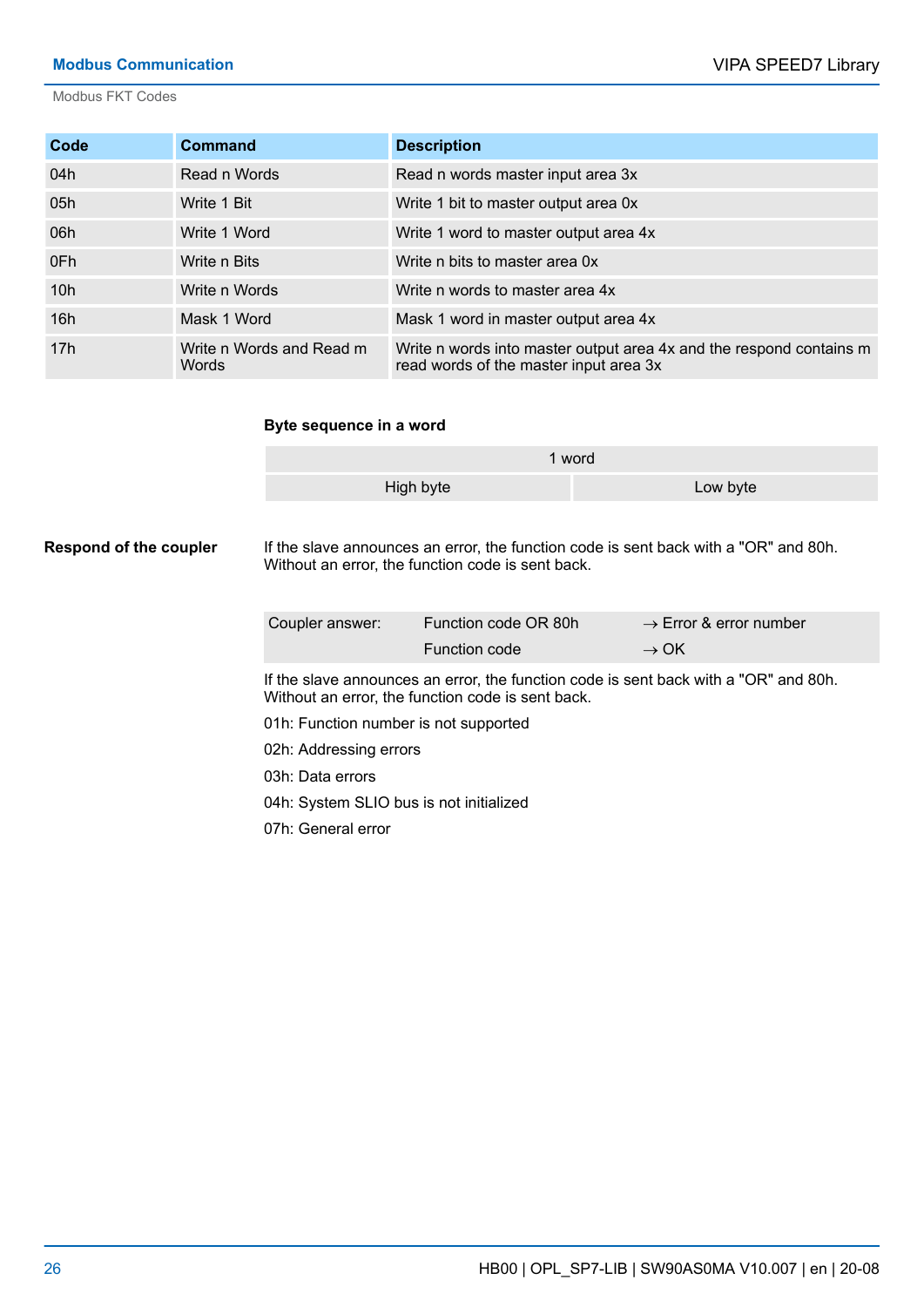| Read n Bits 01h, 02h | Code 01h: Read n bits of master output area 0x. |
|----------------------|-------------------------------------------------|
|                      | Code 02h: Read n bits of master input area 1x.  |

#### **Command telegram**

|       | Modbus/TCP-Header         |  |  |  | Slave address | Function code | Address1, bit | Number of bits |
|-------|---------------------------|--|--|--|---------------|---------------|---------------|----------------|
|       | $x \times 0 \times 0$ 0 6 |  |  |  |               |               |               |                |
| 6byte |                           |  |  |  | 1byte         | 1byte         | 1 word        | 1 word         |

#### **Respond telegram**

|       |                |  |  | Modbus/TCP-Header | Slave<br>address | <b>Function</b><br>code | Number of<br>read bytes | Data 1. byte | Data 2. byte | $\cdots$ |
|-------|----------------|--|--|-------------------|------------------|-------------------------|-------------------------|--------------|--------------|----------|
|       | $x \times 0$ 0 |  |  | $\overline{0}$    |                  |                         |                         |              |              |          |
| 6byte |                |  |  |                   | 1byte            | 1 <sub>byte</sub>       | 1 <sub>byte</sub>       | 1byte        | 1byte        |          |
|       |                |  |  |                   |                  |                         |                         |              | max. 252byte |          |

03h: Read n words of master output area 4x. 04h: Read n words master input area 3x. **Read n words 03h, 04h**

#### **Command telegram**

|       | Modbus/TCP-Header         |  |  |  |  | Slave address | Function code | Address word | Number of words |
|-------|---------------------------|--|--|--|--|---------------|---------------|--------------|-----------------|
|       | $x \times 0 \times 0$ 0 6 |  |  |  |  |               |               |              |                 |
| 6byte |                           |  |  |  |  | 1byte         | 1byte         | 1 word       | 1 word          |

#### **Respond telegram**

|              |              |                |                | Modbus/TCP-Header | Slave<br>address | <b>Function</b><br>code | Number of<br>read bytes | Data 1, word | Data 2, word  | $\cdots$ |
|--------------|--------------|----------------|----------------|-------------------|------------------|-------------------------|-------------------------|--------------|---------------|----------|
| $\mathsf{X}$ | $\mathsf{X}$ | $\overline{0}$ | $\overline{0}$ | $\overline{0}$    |                  |                         |                         |              |               |          |
| 6byte        |              |                |                |                   | 1byte            | 1byte                   | 1byte                   | 1 word       | 1word         |          |
|              |              |                |                |                   |                  |                         |                         |              | max. 126words |          |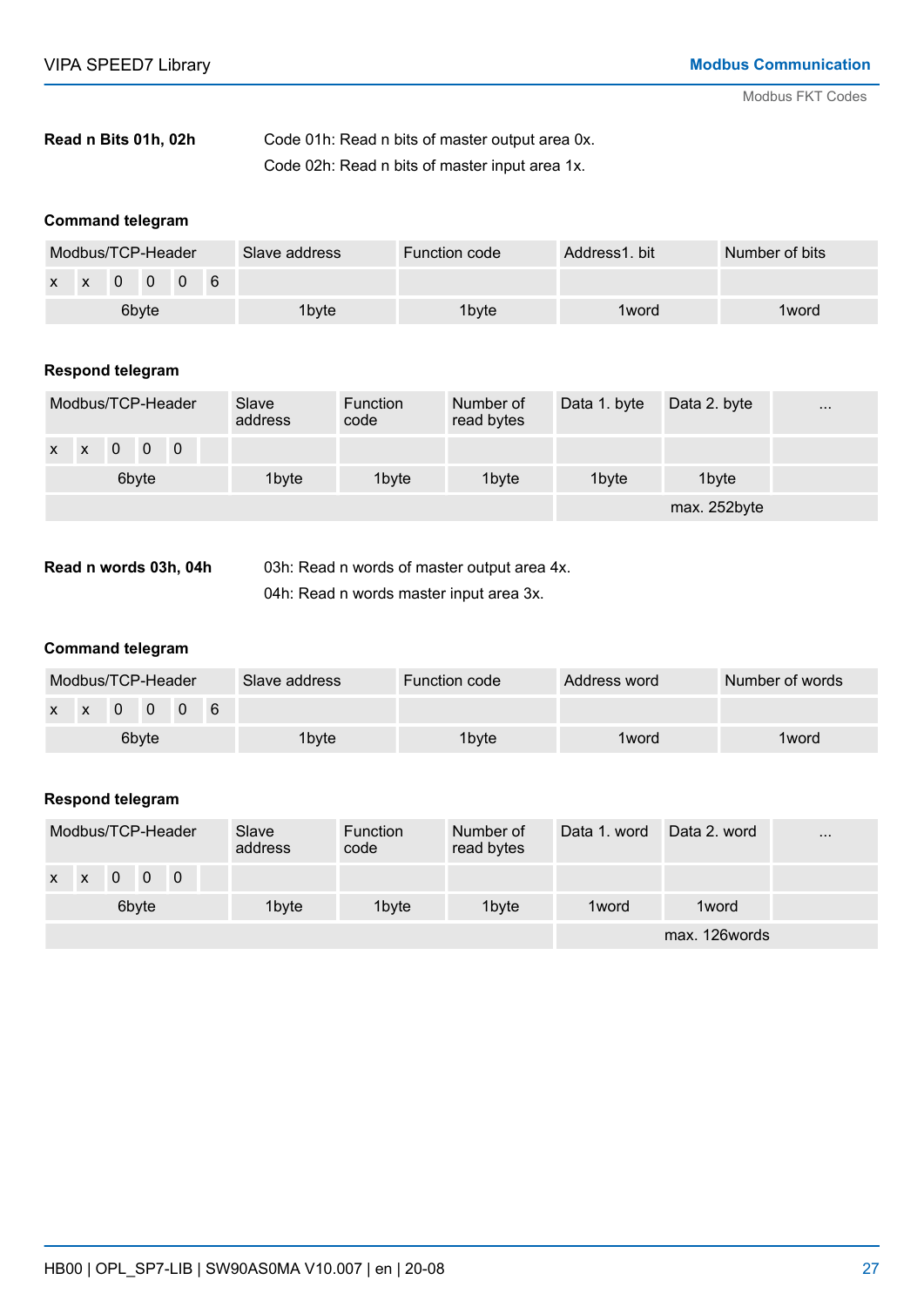Modbus FKT Codes

| Write 1 bit 05h | Code 05h: Write 1 bit to master output area 0x.            |
|-----------------|------------------------------------------------------------|
|                 | A status change is via "Status bit" with following values: |
|                 | "Status bit" = 0000h $\rightarrow$ Bit = 0                 |
|                 | "Status bit" = FF00h $\rightarrow$ Bit = 1                 |

#### **Command telegram**

|       | Modbus/TCP-Header |  |                           |  |  | Slave address | Function code | Address bit | Status bit |
|-------|-------------------|--|---------------------------|--|--|---------------|---------------|-------------|------------|
|       |                   |  | $x \times 0 \times 0$ 0 6 |  |  |               |               |             |            |
| 6byte |                   |  |                           |  |  | 1byte         | 1byte         | 1 word      | 1 word     |

#### **Respond telegram**

|       | Modbus/TCP-Header            |  |  |  | Slave address | Function code | Address bit | Status bit |
|-------|------------------------------|--|--|--|---------------|---------------|-------------|------------|
|       | $x \times 0 \times 0$<br>- 6 |  |  |  |               |               |             |            |
| 6byte |                              |  |  |  | 1byte         | 1byte         | 1 word      | 1 word     |

Code 06h: Write 1 word to master output area 4x. **Write 1 word 06h**

#### **Command telegram**

|       |             | Modbus/TCP-Header |  |  | Slave address | Function code | Address word | Value word |
|-------|-------------|-------------------|--|--|---------------|---------------|--------------|------------|
|       | x x 0 0 0 6 |                   |  |  |               |               |              |            |
| 6byte |             |                   |  |  | 1byte         | 1byte         | 1 word       | 1 word     |

### **Respond telegram**

|       | Modbus/TCP-Header                                                |  |  |  |  | Slave address | Function code | Address word | Value word |
|-------|------------------------------------------------------------------|--|--|--|--|---------------|---------------|--------------|------------|
|       | $\begin{array}{ccc} \times & \times & 0 & 0 & 0 & 6 \end{array}$ |  |  |  |  |               |               |              |            |
| 6byte |                                                                  |  |  |  |  | 1byte         | 1byte         | 1 word       | 1 word     |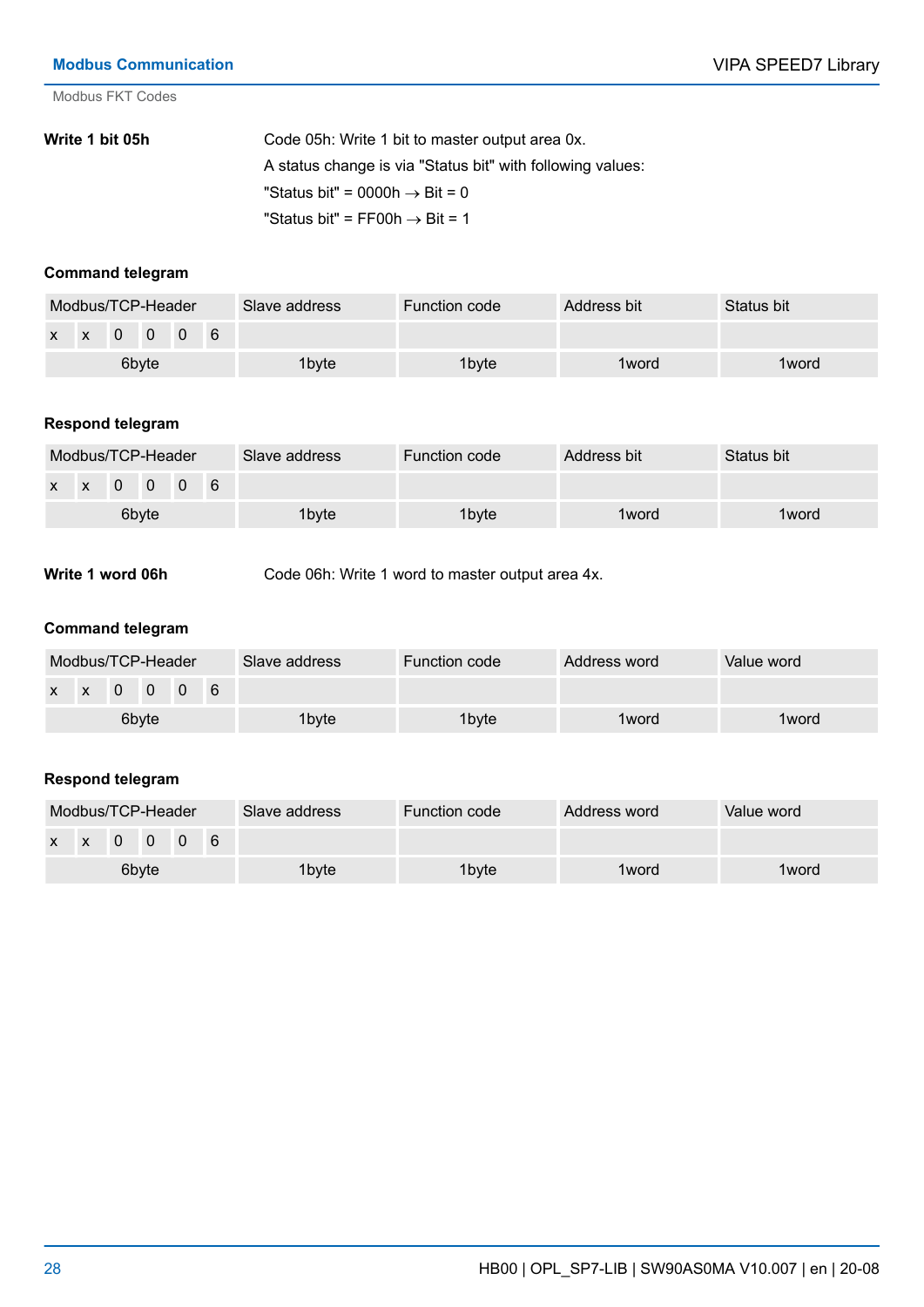#### Code 0Fh: Write n bits to master output area 0x. Please regard that the number of bits are additionally to be set in byte. **Write n bits 0Fh**

#### **Command telegram**

|              |              |                |                | Modbus/TCP-Header |  | Slave<br>address | Function<br>code | Address1<br>. bit | Number<br>of bits | <b>Number</b><br>of bytes | Data 1.<br>byte   | Data 2.<br>byte | $\cdots$ |
|--------------|--------------|----------------|----------------|-------------------|--|------------------|------------------|-------------------|-------------------|---------------------------|-------------------|-----------------|----------|
| $\mathsf{x}$ | $\mathbf{x}$ | $\overline{0}$ | $\overline{0}$ | $\overline{0}$    |  |                  |                  |                   |                   |                           |                   |                 |          |
|              | 6byte        |                |                |                   |  | 1byte            | 1byte            | 1 word            | 1 word            | 1byte                     | 1 <sub>byte</sub> | 1byte           | 1byte    |
|              |              |                |                |                   |  |                  |                  |                   |                   |                           |                   | max. 248byte    |          |

#### **Respond telegram**

|       | Modbus/TCP-Header |                                                                  |  |  |  | Slave address | Function code | Address 1, bit | Number of bits |
|-------|-------------------|------------------------------------------------------------------|--|--|--|---------------|---------------|----------------|----------------|
|       |                   | $\begin{array}{ccc} \times & \times & 0 & 0 & 0 & 6 \end{array}$ |  |  |  |               |               |                |                |
| 6byte |                   |                                                                  |  |  |  | 1byte         | 1byte         | 1 word         | 1 word         |

Code 10h: Write n words to master output area 4x. **Write n words 10h**

#### **Command telegram**

|              | Modbus/TCP-Header |                |                                     |  |  | Slave<br>address | <b>Function</b><br>code | Address1<br>. word | Number<br>of words | Number<br>of bytes | Data 1.<br>word | Data 2.<br>word | $\cdots$ |
|--------------|-------------------|----------------|-------------------------------------|--|--|------------------|-------------------------|--------------------|--------------------|--------------------|-----------------|-----------------|----------|
| $\mathsf{x}$ | $\mathsf{X}$      | $\overline{0}$ | $\begin{matrix} 0 & 0 \end{matrix}$ |  |  |                  |                         |                    |                    |                    |                 |                 |          |
|              | 6byte             |                |                                     |  |  | 1byte            | 1 <sub>bvte</sub>       | 1 word             | 1 word             | 1 word             | 1 word          | 1 word          | 1 word   |
|              |                   |                |                                     |  |  |                  |                         |                    |                    |                    |                 | max. 124byte    |          |

#### **Respond telegram**

| Modbus/TCP-Header |  |  |  |                 |  | Slave address | Function code | Address 1, word | Number of words |
|-------------------|--|--|--|-----------------|--|---------------|---------------|-----------------|-----------------|
|                   |  |  |  | $X$ $X$ 0 0 0 6 |  |               |               |                 |                 |
| 6byte             |  |  |  |                 |  | 1byte         | 1byte         | 1 word          | 1 word          |

Code 16h: This function allows to mask a word in the master output area 4x. **Mask a word 16h**

#### **Command telegram**

| Modbus/TCP-Header |  |  |  |                           | Slave address | Function code | Address word | <b>AND Mask</b> | <b>OR Mask</b> |
|-------------------|--|--|--|---------------------------|---------------|---------------|--------------|-----------------|----------------|
|                   |  |  |  | $x \times 0 \times 0$ 0 8 |               |               |              |                 |                |
| 6byte             |  |  |  |                           | 1byte         | 1byte         | 1 word       | 1 word          | 1 word         |